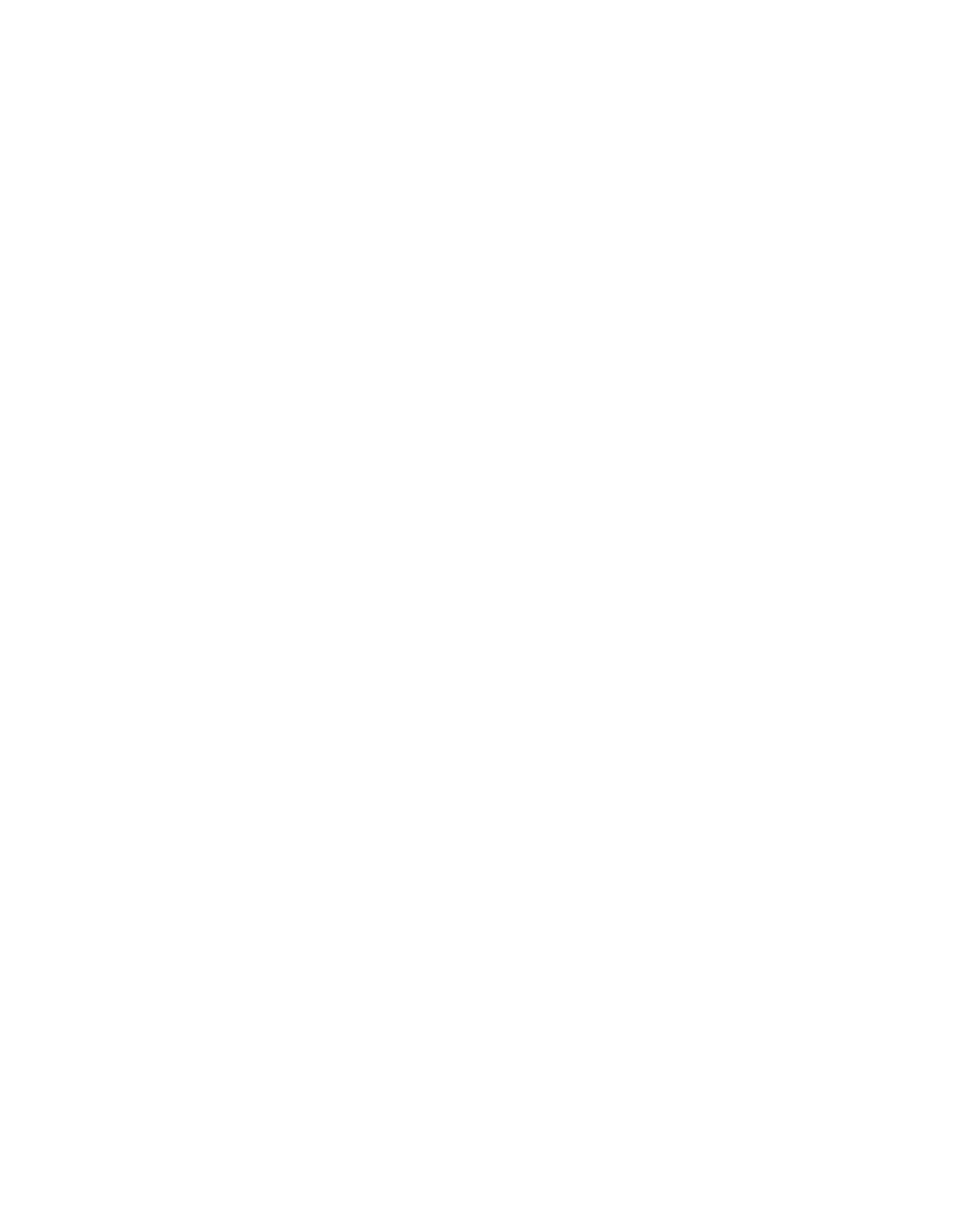# **World Economic Situation and Prospects 2009 Update as of mid-2011\***

#### The recovery of the global economy continues, with strong output growth in developing countries and weaker economic performance in developed countries. Higher energy and food prices have put upward pressure on inflation rates, underpinning monetary policy tightening especially in many developing countries. Employment trends have been improving, but major challenges, such as rising long-term unemployment and high youth unemployment in a number of economies, remain. World trade of goods and services expanded stronger than expected last year, marking a strong rebound from the severe contraction in 2009 with developing countries, particularly Asian economies with large shares in the trade of manufactured goods, leading the recovery. At the same time, net private capital inflows to emerging economies continued to recover from their pronounced decline during the global financial crisis, a trend that is expected to continue, as higher output growth and rates of return will attract more capital flows to emerging economies. The baseline outlook for 2011 and 2012 is subject to a number of risks, including problems regarding the sustainability of public finances in developed economies, the remaining vulnerability of the private financial sector, continued high and volatile commodity prices and the possible collapse of the United States dollar. In the area of policy making, numerous challenges remain, such as how to time the unwinding of fiscal support, the redesign of fiscal policy to promote employment and sustainable development, greater synergy between monetary and fiscal policy, the provision of sufficient funding to developing countries and more effective international policy coordination.

\* The present document updates *World Economic Situation and Prospects 2011* (United Nations publication, Sales No. E.11. II.C.2), released in January 2011.

**Summary**

http://www.un.org/en/development/desa/policy/wesp/index.shtml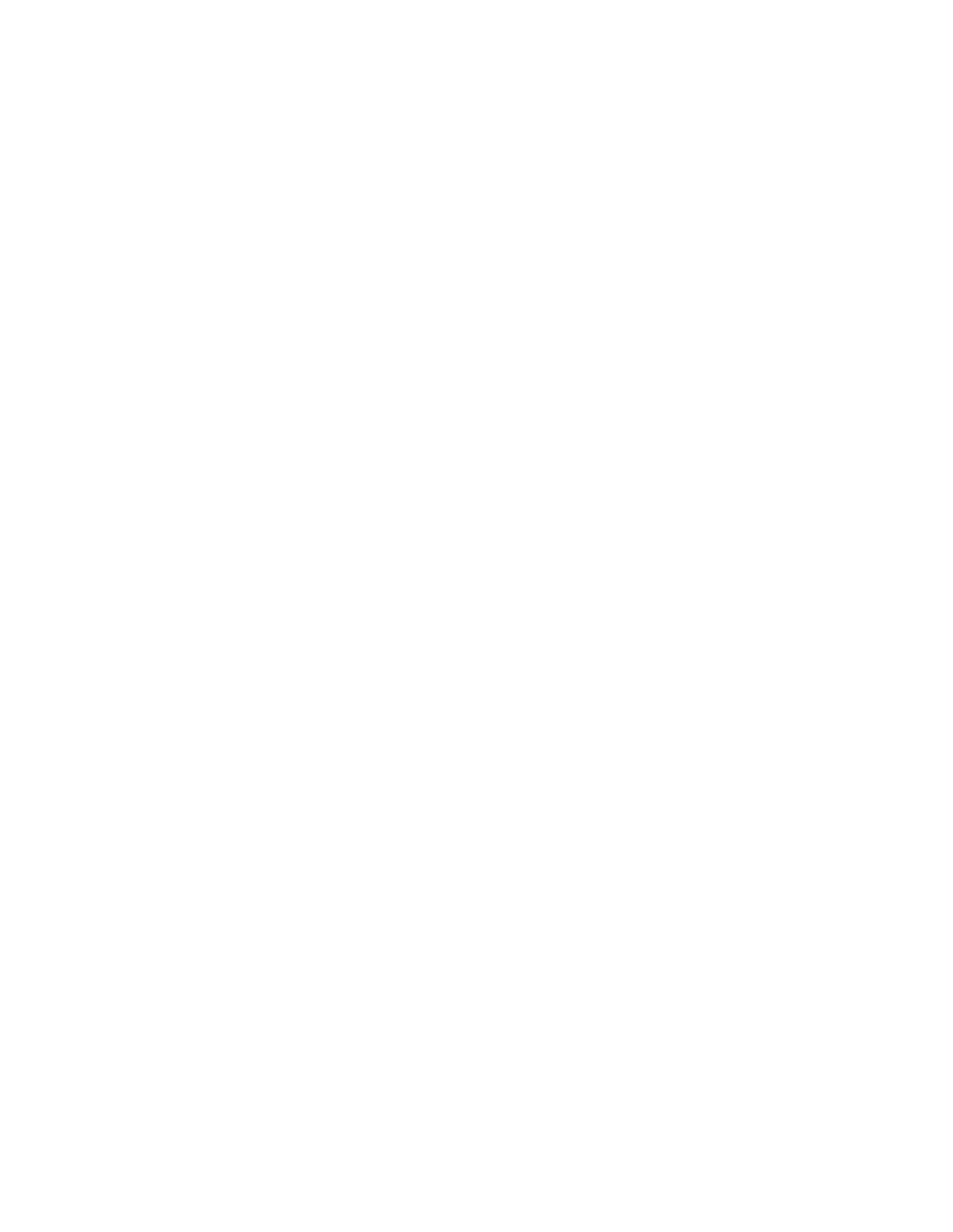## **Contents**

#### **Summary**

| 3              |
|----------------|
|                |
| 3              |
| $\overline{4}$ |
|                |
|                |
| 7              |
|                |
| $\mathcal{Q}$  |
| 10             |
| 12             |
| 12             |
| 13             |
| 14             |
| 14             |
| 15             |

### Figures

|               | Appreciating exchange rates in selected developing countries, January 2008-April 2011 |  |
|---------------|---------------------------------------------------------------------------------------|--|
| $\mathcal{L}$ |                                                                                       |  |
| 3             | Diverging per capita income growth among LDCs, but falling short of target of the     |  |
|               | Fourth United Nations Conference on LDCs                                              |  |

### **Tables**

| Growth of world output, 2005-2012 |  |
|-----------------------------------|--|
|                                   |  |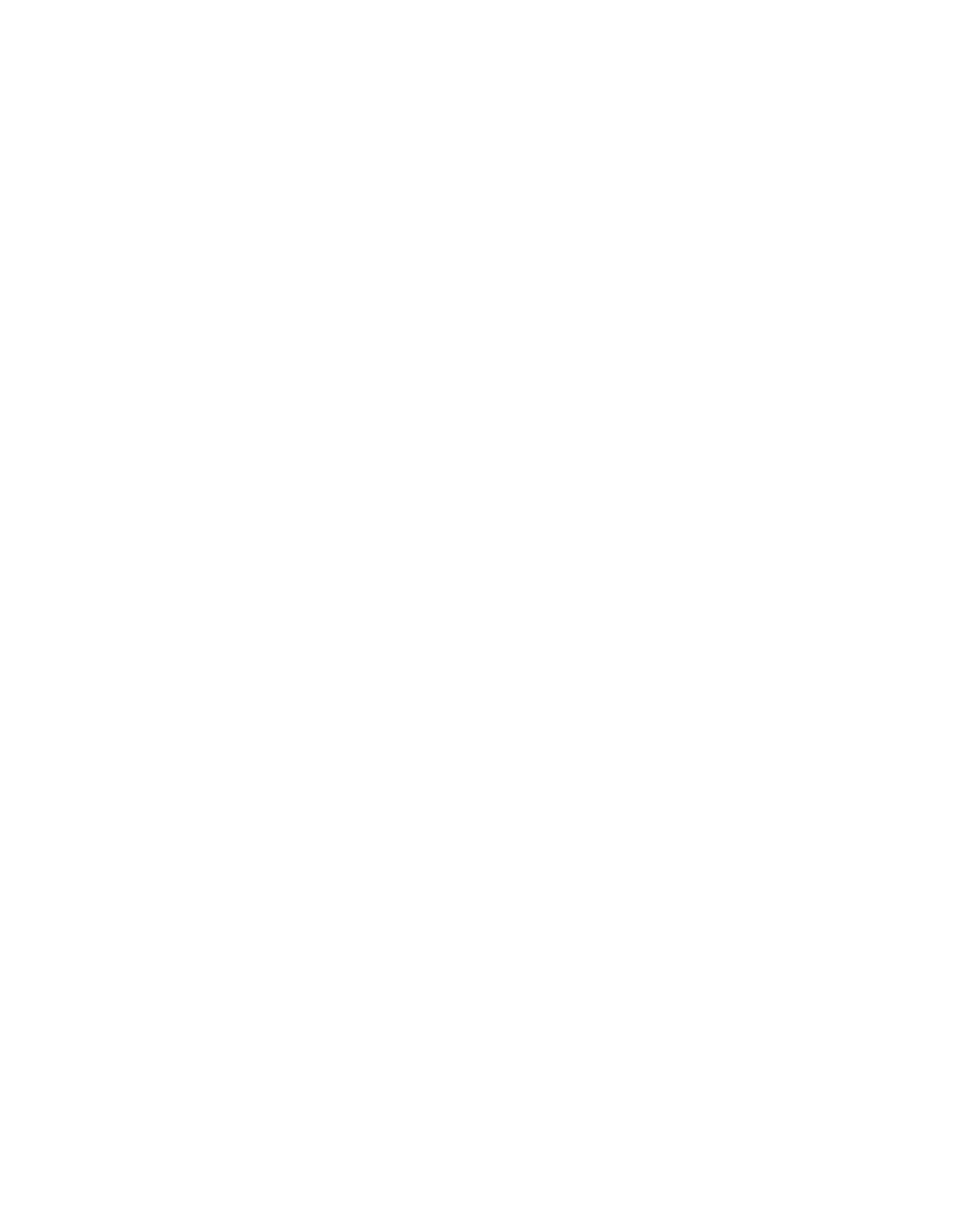## **Global macroeconomic trends**

#### **A still fragile recovery**

The world economy continues to recover from the global economic crisis, but the pace remains uneven across countries. Output growth is strong among developing countries and feeble in many developed economies. Legacies from the global financial crisis continue to weigh on global growth, while new challenges have emerged. In the baseline outlook, world gross product (WGP) is expected to grow by 3.3 per cent in 2011 and 3.6 per cent in 2012 (see table 1); only a slight upward adjustment from the forecasts released in the *World Economic Situation and Prospects (WESP) 2011* at the beginning of the year.

At the present pace of output growth, it would take another four or five years before employment is back at pre-crisis levels in developed countries. Despite some progress in rebuilding balance sheets in the financial sector, the banking sectors of the major developed countries still look vulnerable to multiple risks from continued weak housing markets, sovereign debt stress, and continued overall economic weakness. In addition, fiscal policies are shifting towards austerity in response to heightened concerns about the sustainability of public debt levels, but weakening growth prospects in the short run.

Developing countries and economies in transition, in contrast, have contributed significantly to the post-crisis expansion of the world economy. The strong recovery continues to be led by the large emerging economies in Asia and Latin America, particularly China, India and Brazil. However, also in these economies, the growth outlook is moderating owing to several increasingly pressing concerns. Those concerns include persistently rising inflation and emerging domestic asset price bubbles, fuelled by large capital inflows and related upward pressure on their exchange rates. Many countries are responding by significant tightening of monetary policies and moderation of fiscal expansion.

#### **Surging oil and food prices**

New headwinds have also emerged in 2011. The earthquake, tsunami and nuclear crisis in Japan also shook world financial markets and disrupted in important global supply chains. While these effects on the global economy may be shortlived, uncertainties remain, particularly those associated with the leakage of radioactivity at a Japanese nuclear power plant.

In addition, primary commodity prices have surged during the first four months of 2011, much more forcefully than anticipated in WESP 2011. The surge was driven in part by the political unrest in Western Asia and North Africa, which—inter alia—led to a disruption to oil production in the Libyan Arab Jamahiriya. The near term trend in oil prices is hard to predict because of uncertain political factors and the influence of financial variables, but supply and demand conditions do not warrant a continued upward trend. Even though global oil demand has been growing faster than supply, inventories and spare capacity remain above the average of the past five years. In the baseline outlook, assuming no major supply disruptions, oil prices are forecast to average \$99 per barrel for the year 2011 and \$90 per barrel in 2012.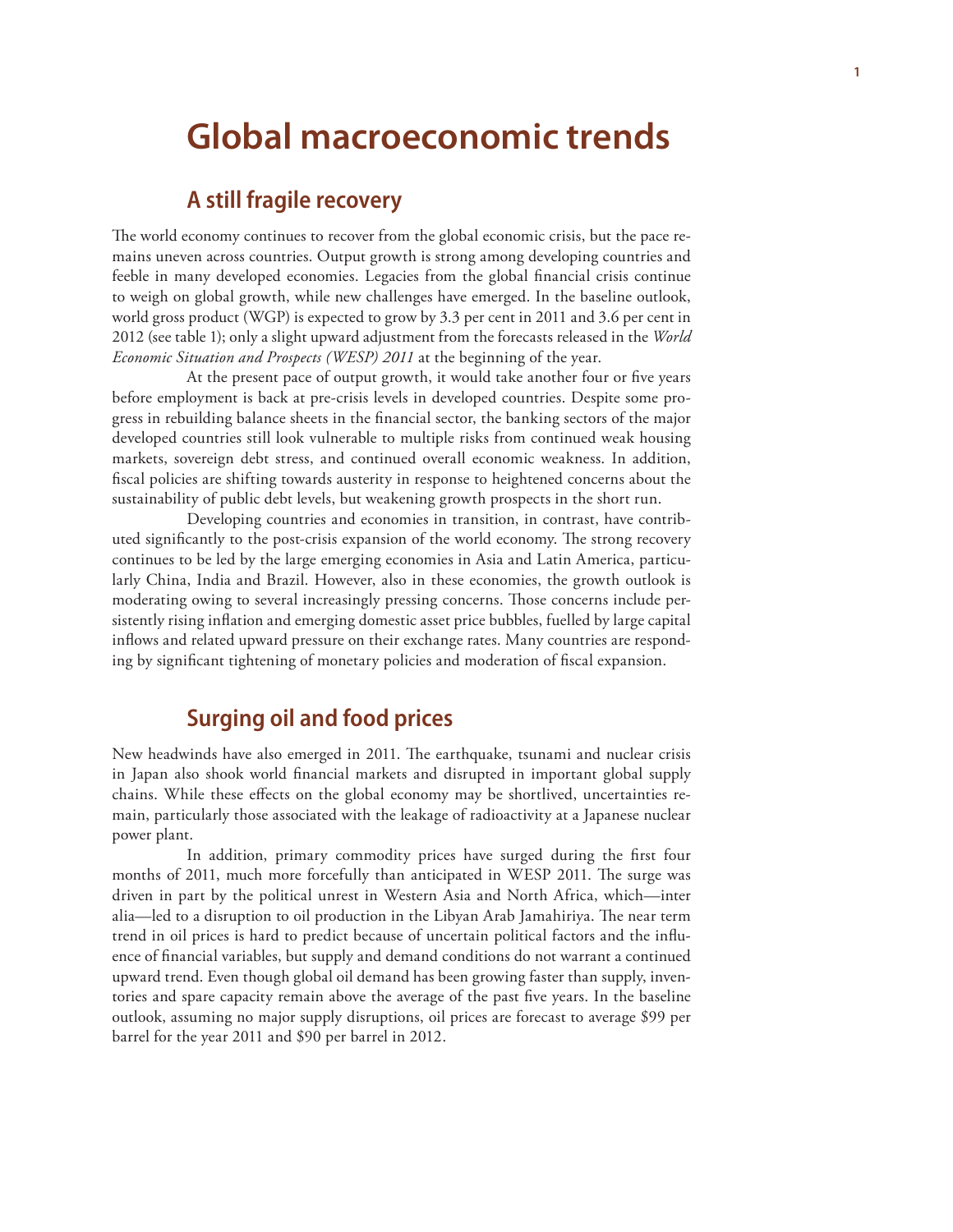#### Table 1 **Growth of world output, 2005–2012**

| Annual percentage change                       |            |         |       |       |       |                                      |        |
|------------------------------------------------|------------|---------|-------|-------|-------|--------------------------------------|--------|
|                                                |            |         |       |       |       | Change from January<br>2011 forecast |        |
|                                                | 2005-2008a | 2009    | 2010b | 2011c | 2012c | 2011                                 | 2012   |
| <b>World</b>                                   | 3.3        | $-2.1$  | 3.9   | 3.3   | 3.6   | 0.2                                  | 0.1    |
| <b>Developed economies</b>                     | 2.0        | $-3.7$  | 2.5   | 2.0   | 2.4   | 0.1                                  | 0.1    |
| United States of America                       | 1.9        | $-2.6$  | 2.9   | 2.6   | 2.8   | 0.4                                  | 0.0    |
| Japan                                          | 1.3        | $-6.3$  | 4.0   | 0.7   | 2.8   | $-0.4$                               | 1.4    |
| European Union                                 | 2.2        | $-4.2$  | 1.8   | 1.7   | 1.9   | 0.1                                  | $-0.1$ |
| <b>EU15</b>                                    | 2.0        | $-4.3$  | 1.7   | 1.7   | 1.7   | 0.2                                  | $-0.2$ |
| New EU Members                                 | 5.3        | $-3.6$  | 2.2   | 3.1   | 4.0   | $-0.1$                               | $-0.3$ |
| Euro zone                                      | 2.0        | $-4.1$  | 1.7   | 1.6   | 1.6   | 0.3                                  | $-0.1$ |
| Other European                                 | 2.6        | $-1.8$  | 1.5   | 2.0   | 2.0   | $-0.1$                               | $-0.2$ |
| Other developed countries                      | 2.5        | $-0.8$  | 2.7   | 2.8   | 2.7   | $-0.2$                               | $-0.3$ |
| <b>Economies in transition</b>                 | 7.0        | $-6.7$  | 4.3   | 4.4   | 4.6   | 0.4                                  | 0.4    |
| South-Eastern Europe                           | 5.1        | $-3.7$  | 0.5   | 2.2   | 3.1   | $-0.3$                               | $-0.3$ |
| Commonwealth of Independent States and Georgia | 7.2        | $-7.0$  | 4.6   | 4.6   | 4.8   | 0.5                                  | 0.5    |
| <b>Russian Federation</b>                      | 6.9        | $-7.9$  | 4.2   | 4.4   | 4.6   | 0.7                                  | 0.7    |
| <b>Developing economies</b>                    | 6.9        | 2.4     | 7.4   | 6.2   | 6.2   | 0.2                                  | 0.1    |
| Africa                                         | 5.6        | 1.8     | 4.4   | 3.6   | 5.4   | $-1.4$                               | 0.3    |
| North Africa                                   | 5.1        | 1.5     | 4.1   | 0.7   | 5.0   | $-4.3$                               | $-0.7$ |
| Sub-Saharan Africa                             | 5.9        | 2.0     | 4.6   | 5.1   | 5.5   | 0.1                                  | 0.7    |
| Nigeria                                        | 6.0        | 6.9     | 7.6   | 5.7   | 6.3   | $-0.8$                               | 0.5    |
| South Africa                                   | 5.0        | $-1.8$  | 2.8   | 3.7   | 4.8   | 0.5                                  | 1.6    |
| Others                                         | 6.6        | 3.0     | 4.7   | 5.9   | 5.7   | 0.1                                  | 0.1    |
| East and South Asia                            | 8.2        | 5.1     | 8.7   | 7.2   | 7.2   | 0.1                                  | $-0.1$ |
| East Asia                                      | 8.4        | 5.0     | 9.1   | 7.3   | 7.2   | 0.1                                  | $-0.2$ |
| China                                          | 11.3       | 9.1     | 10.3  | 9.1   | 8.9   | 0.2                                  | $-0.1$ |
| South Asia                                     | 7.5        | 5.7     | 7.1   | 6.9   | 7.0   | $-0.1$                               | $-0.2$ |
| India                                          | 8.5        | 7.0     | 8.6   | 8.1   | 8.2   | $-0.1$                               | $-0.2$ |
| Western Asia                                   | 5.9        | $-0.6$  | 5.8   | 5.8   | 4.2   | 1.1                                  | $-0.2$ |
| Latin America and the Caribbean                | 4.9        | $-2.2$  | 5.9   | 4.5   | 4.9   | 0.4                                  | 0.6    |
| South America                                  | 5.6        | $-0.4$  | 6.4   | 5.0   | 5.2   | 0.5                                  | 0.4    |
| Brazil                                         | 4.6        | $-0.6$  | 7.5   | 5.1   | 5.3   | 0.6                                  | 0.1    |
| Mexico and Central America                     | 3.5        | $-5.9$  | 5.3   | 3.8   | 4.3   | 0.4                                  | 0.8    |
| Mexico                                         | 3.3        | $-6.5$  | 5.5   | 3.7   | 4.3   | 0.3                                  | 0.8    |
| Caribbean                                      | 7.1        | 0.9     | 3.7   | 4.0   | 4.7   | 0.9                                  | 1.3    |
| Least developed countries                      | 7.7        | 4.1     | 4.7   | 5.6   | 5.8   | 0.1                                  | 0.1    |
| <b>Memorandum items:</b>                       |            |         |       |       |       |                                      |        |
| World traded                                   | 7.1        | $-11.1$ | 11.9  | 7.1   | 6.8   | 0.5                                  | 0.3    |
| World output growth with PPP-based weights     | 4.4        | $-0.8$  | 4.8   | 4.1   | 4.4   | 0.1                                  | 0.0    |

**Source:** UN/DESA

**a** Average percentage change.

**b** Partly estimated.

**c** Forecast, based in part on Project LINK.

**d** Includes goods and services.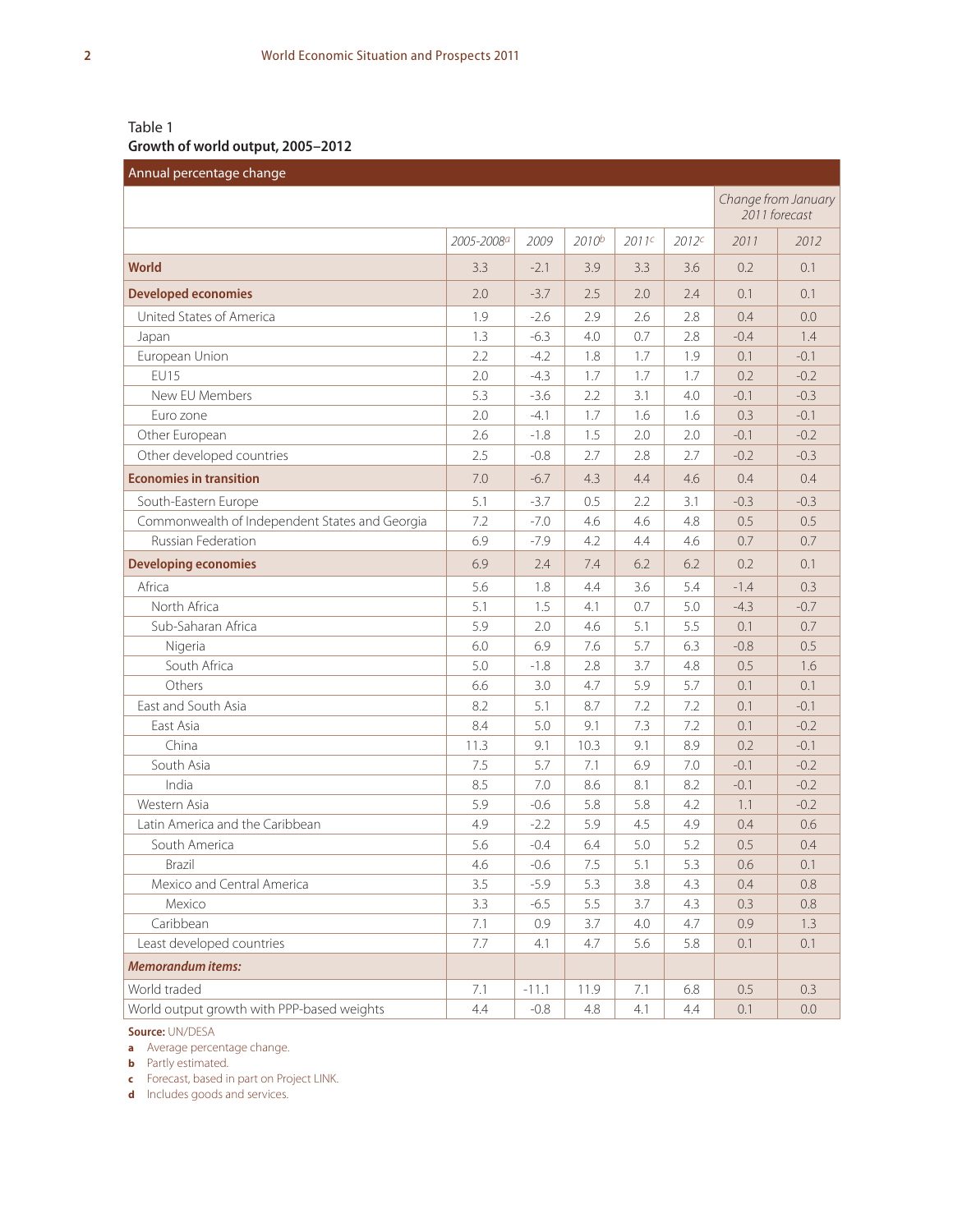#### Food prices also soared in early 2011. Nonetheless, prices of major grains, such as rice and wheat, are still substantially below their peaks of 2008. Global food demand has remained strong, especially in developing countries, but also demand for biofuel feedstock increased along with higher oil prices. Food supply growth fell short, being affected by a number of weather-related shocks, including droughts, wildfires and a

strong La Niña weather pattern. A weaker United States dollar bolstered the upward trend in world market prices. In the short-term outlook, however, better harvests are expected to moderate food prices in the second half of 2011.

#### **Accelerating headline inflation**

Worldwide, the higher energy and food prices have pushed up headline inflation. In most economies, however, core inflation, which excludes food and energy prices, has so far remained low, although it has been creeping up somewhat. This has been a reason for monetary authorities in most developed economies to show reluctance in tightening monetary policies, but many developing countries have been raising interest rates in attempts to temper infl ationary pressures. Higher food and energy prices have eroded real incomes of many of the world's poor. In Asia, home to two third of the world's poor, for instance, food prices have risen by 10 per cent and this could push 64 million people below the poverty income threshold of \$1.25 per person a day if prices remain at current levels. Furthermore, soaring inflation is complicating the fiscal situation in many countries trying to protect consumers through subsidies and cash transfers. Governments in a number of developing countries, including in North Africa and Western Asia, have stepped up subsidies in response to social and political unrest.

#### **More jobs, but employment concerns remain**

The labour market situation has generally improved, but continues to be a reason for concern. Unemployment rates in developed economies have fallen in an increasing number of countries, but output recovery is only slowly translating into jobs creation. At the same time, however, the number of people without a job for six months or longer continues to increase in a range of developed countries, creating a problem more difficult to deal with than transitory short-term employment. Unemployment rates also fell because many without a job stopped looking for work. Among the economies in transition, employment conditions improved in the Commonwealth of Independent States (CIS), but remained problematic in South-Eastern Europe. Employment levels generally have returned to above pre-crisis levels in developing countries, especially to East Asia. Aggregate numbers mask the major employment challenges which many countries are still facing. In West Asia, for example, employment opportunities for young workers continue to be dire and this has been a factor in recent political uprisings. In the global outlook, the still solid growth picture will also have some positive impact on employment.

#### **Strong, but moderating rebound of world trade**

World trade of goods and services expanded by almost 12 per cent in 2010, more than previously estimated, representing a strong rebound after the steep decline by 11 per cent in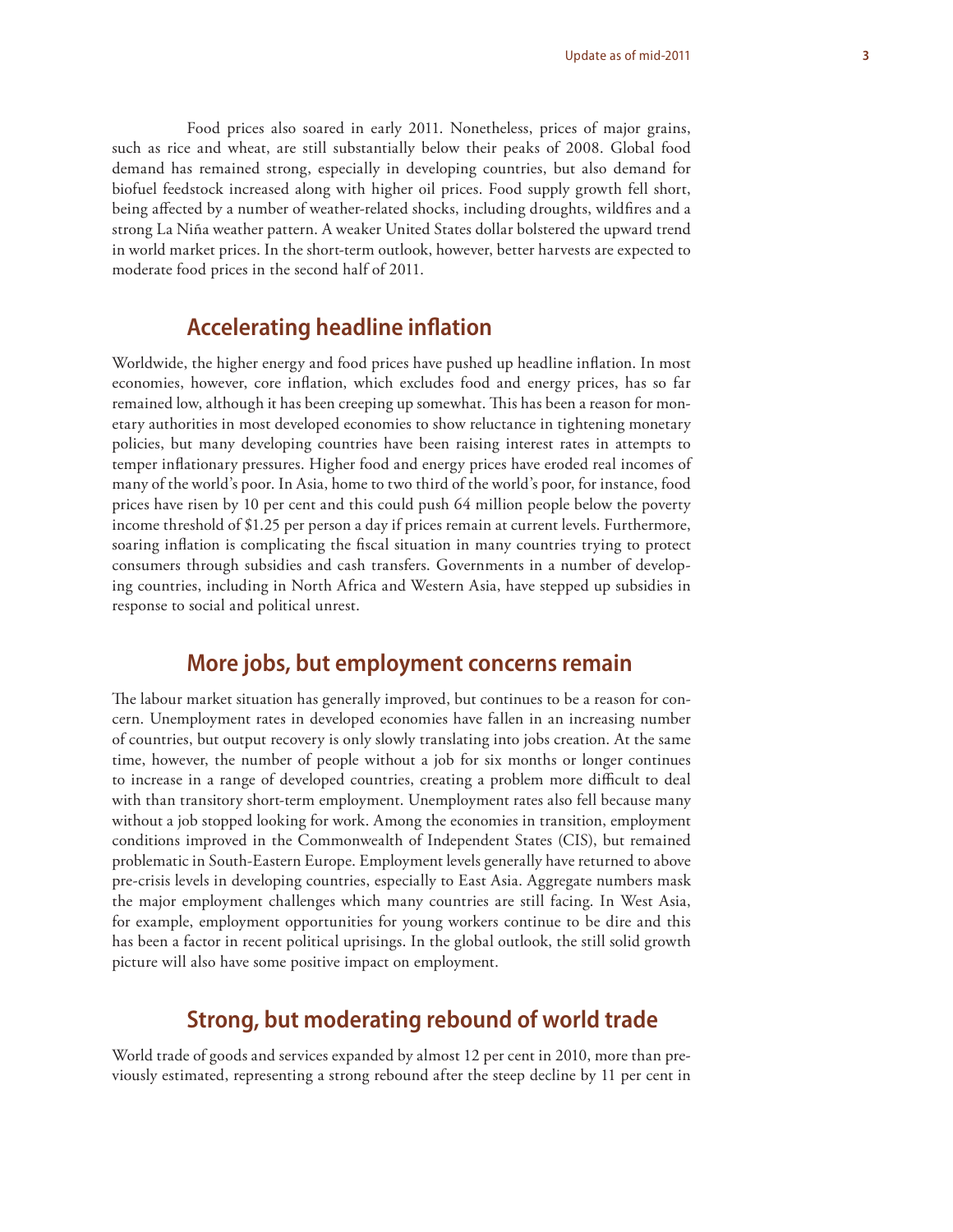2009. By the end of 2010, the volume of world merchandise exports had fully recovered to the pre-crisis peak, although it remained markedly below its long-term trend. Developing countries, particularly Asian economies with large shares in trade of manufactured goods, continue to lead the recovery. The trade volume of developing countries as a group has already surpassed the pre-crisis peak, but that of developed economies is still lagging. Commodity-exporting developing countries experienced a strong recovery in the value of exports, owing to a significant upturn in primary commodity prices, but did not see much growth in the volume of exports. In the outlook, growth of world trade is expected to moderate to around 7 per cent in 2011 and 2012. While emerging economies are expected to continue to see robust growth in trade, the recovery in major developed economies remains weak.

#### **Surging capital flows to developing countries**

Net private capital inflows to emerging economies continued to recover from their precipitous decline during the global financial crisis of 2008-2009. In the outlook for the rest of 2011 and for 2012, higher output growth and rates of return will continue to attract more capital flows to emerging economies. After totalling about \$950 billion in 2010, net private capital flows to emerging economies are expected to stabilize at this level in 2011 and increase somewhat in the forecast for 2012. The current level is still about \$300 billion below the pre-crisis peak levels registered in 2007 and the ratio of capital inflows to GDP of these economies stands at about 4 per cent, only about half of its peak level.

Policy makers in emerging markets have become increasingly concerned with large capital inflows leading to appreciating currencies and inflating asset price bubbles and fear sudden reversals in mostly short term portfolio investment flows. Among the currencies of emerging economies, Brazil's real appreciated most, by about 25 per cent in terms of the trade-weighted effective exchange rate, followed by the currencies of Indonesia and South Africa (see figure 1). In response, Governments of many emerging economies are intervening in their currency markets and trying to dampen capital flow volatility through a variety of capital control measures (see table 2). In the outlook though, the upward pressure on the currencies of major developing countries is likely to continue, given persistent financial sector weakness in major developed countries and substantial rate-of-return differentials, implying that measures taken to counteract the risks associated with high capital inflows may need to be strengthened.

#### **Weakening dollar**

The dollar has continued its downward trend against other major currencies (figure 2). Despite lingering risks associated with sovereign debt levels in some European economies, the euro appreciated against the dollar in the first quarter of 2011, buttressed by the expectation of faster monetary tightening in the euro area. This trend is expected to continue until late 2011, when the United States Federal Reserve (Fed) may raise interest rates. The dollar/euro exchange rate is assumed to be 1.38 in 2011 and 1.28 in 2012. The yen has fluctuated around a high of about 82 yen/dollar since late 2010, but the earthquake in March 2011 triggered extraordinary exchange rate volatility until joint intervention by the finance ministers of the Group of Seven  $(G7)$  mitigated the situation.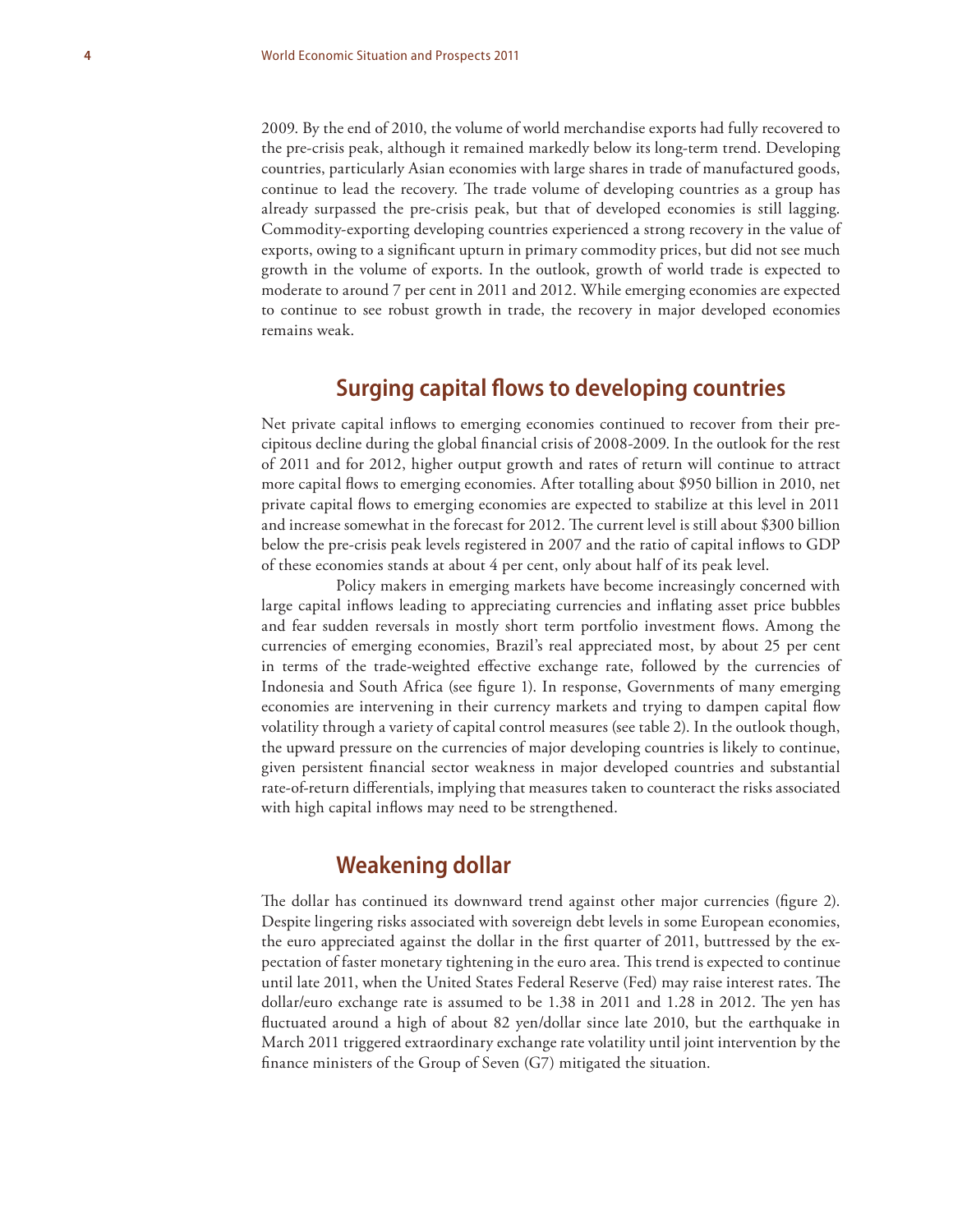







**Source:** JP Morgan; rebased by UN/DESA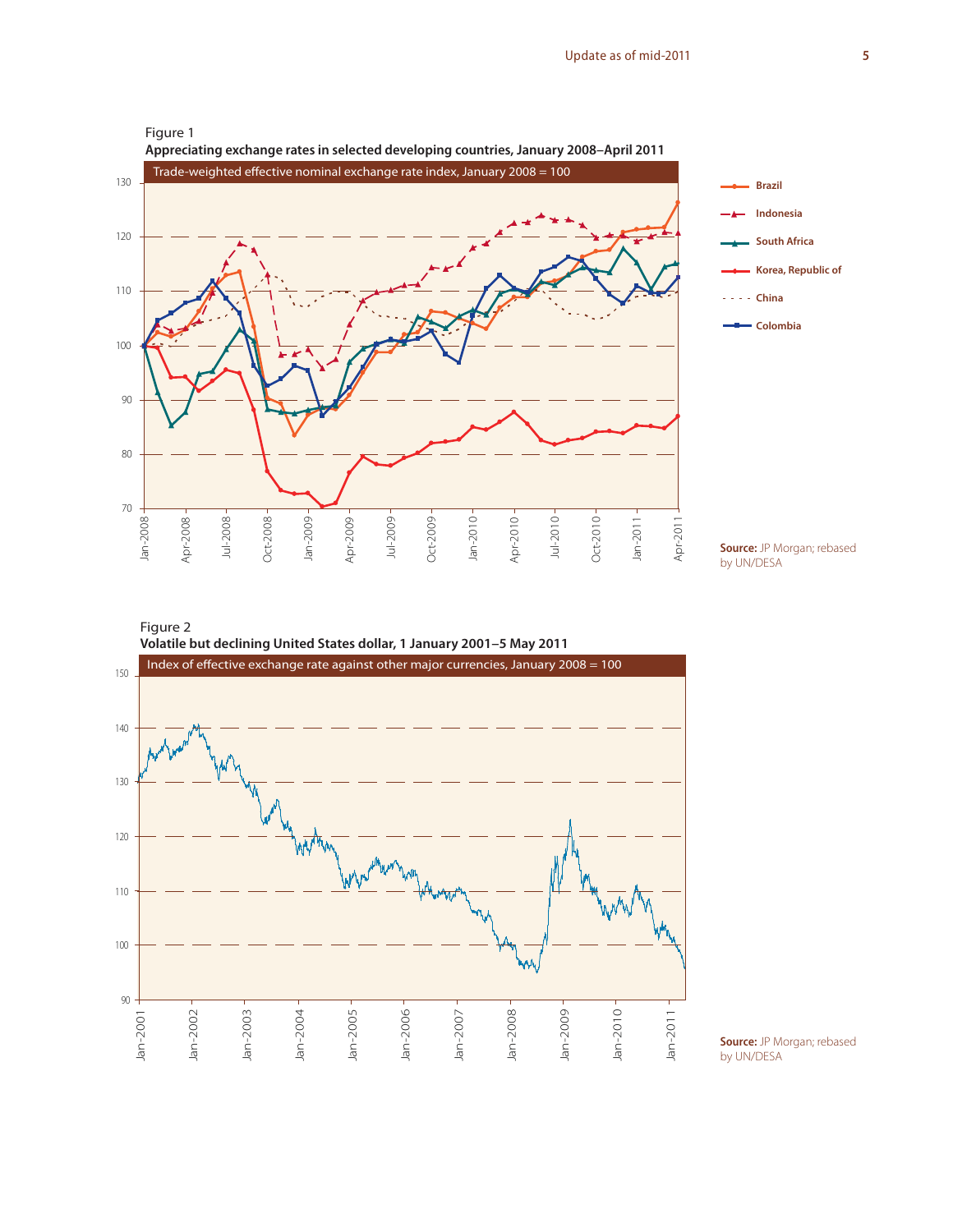Table 2 **Selected capital control measures taken by developing countries** (since 2009)

| Instrument                             | Country                   | Policy Measure                                                                                                                                                                                                                                                                                                                           | <b>Effective Date</b> |
|----------------------------------------|---------------------------|------------------------------------------------------------------------------------------------------------------------------------------------------------------------------------------------------------------------------------------------------------------------------------------------------------------------------------------|-----------------------|
| Tax Measures and Fees                  | Korea, Republic of        | Reintroduced a 14% withholding tax on interest income<br>and 20% capital-gains tax on Korean government bonds<br>(KTBs) and monetary stabilization bonds (MSBs).                                                                                                                                                                         | January 2011          |
|                                        | Thailand                  | Removed a 15% tax exemption for foreigners on capital<br>gains and interest payments earned from investing in<br>domestic bonds.                                                                                                                                                                                                         | October 2010          |
|                                        | Brazil                    | Raised tax on fixed-income foreign investment to 6%<br>(introduced in October 2009 at 2%).                                                                                                                                                                                                                                               | October 2010          |
|                                        | Peru                      | Increased fee on non-resident purchases of central bank<br>certificates of deposit (CDs) from 10 basis points to 400<br>basis points.                                                                                                                                                                                                    | August 2010           |
| Quantitative Limits                    | Korea, Republic of        | Instituted a cap on banks' holdings of foreign-exchange<br>derivative contracts (250% of equity capital for foreign<br>bank branches and 50% for domestic banks).                                                                                                                                                                        | June 2010             |
|                                        |                           | Reduced the limit on currency forward transactions from<br>125% to 100% of the real transactions being hedged.                                                                                                                                                                                                                           | June 2010             |
|                                        |                           | Instituted a cap on derivative positions (in response to an<br>options sell-off on 11 Nov 2010), limiting the number of<br>speculative options and futures contracts an institutional<br>investor can hold to a maximum of 10,000 per day<br>(Previously, institutions could hold 7,500 futures, with no<br>limit on options contracts). | January 2011          |
|                                        | Indonesia                 | Reintroduced a 30% cap on lenders' short-term overseas<br>borrowing.                                                                                                                                                                                                                                                                     | January 2011          |
|                                        | Taiwan, Province of China | Introduced a ban on foreign investors placing funds into<br>time deposits.                                                                                                                                                                                                                                                               | November 2009         |
|                                        |                           | Reactivated regulation that caps foreign investment in<br>Taiwan government bonds and money market products<br>at 30% of investors' total portfolio. (Previously, the 30%<br>cap had only applied to debt maturing in less than 1<br>year).                                                                                              | November 2010         |
| Minimum Investment Periods   Indonesia |                           | Imposed a minimum 1-month holding period for Bank<br>Indonesia Certificates (SBIs).                                                                                                                                                                                                                                                      | <b>July 2010</b>      |
| Reserve Requirements                   | Indonesia                 | Raised the reserve requirement ratio for foreign currency<br>deposits from 1% to 5% (proposed to increase to 8% in<br>June 2011).                                                                                                                                                                                                        | March 2011            |
|                                        | Brazil                    | Introduced requirement for local banks to deposit 60%<br>of their short positions in U.S. dollars interest-free at the<br>Central Bank after deducting 3 billion dollars or their<br>capital base, whichever is smaller.                                                                                                                 | April 2011            |
|                                        | Peru                      | Increased the marginal reserve requirements for short-<br>term domestic currency deposits to 120 per cent (from<br>65 per cent)                                                                                                                                                                                                          | September 2011        |

#### **Diverging policy stances**

In the context of the uneven and incomplete recovery, as well as the new challenges, policy stances have become notably diverse among major economies and the appetite for effective global macroeconomic policy coordination has lessened further. Nonetheless talks among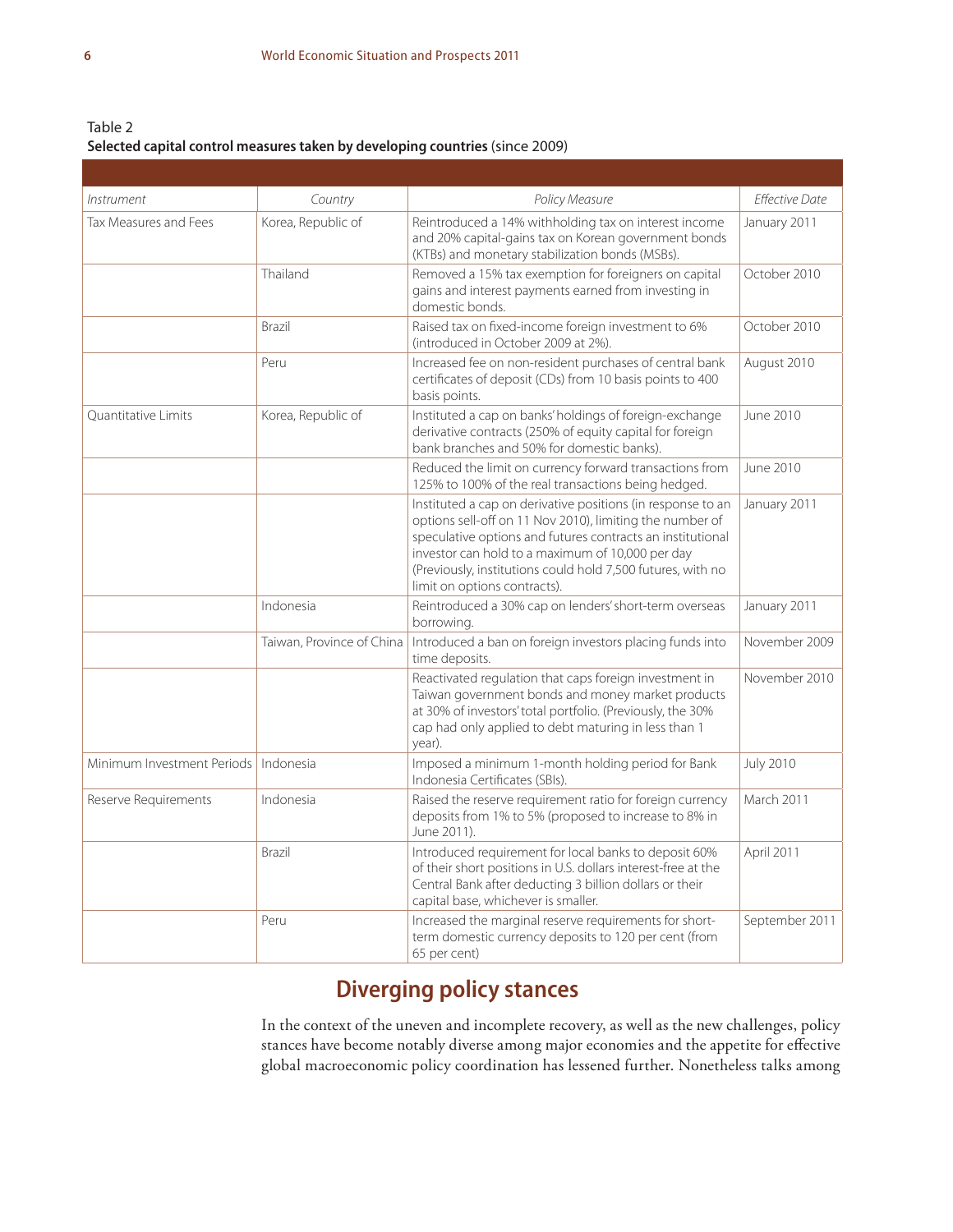the Group of Twenty (G-20) have continued as to how to implement the *Framework for Strong, Sustainable, and Balanced Growth*, launched at the G-20 Summit in Pittsburgh in 2009, and some progress has been made to monitor global imbalances. Yet, in terms of actual policy making there has been remarkably little progress, despite recognition of the worldwide repercussions of volatile food and energy prices and capital movements as well as the strong international spillover effects of national policies.

## **Regional outlook**

#### **Developed economies**

The *United States* economy expanded by 2.9 per cent in 2010, mainly driven by domestic demand, while weaker net exports had a dampening effect on growth. Personal consumption increased by 1.7 per cent, while strong corporate balance sheets helped investment in equipment and software increase by more than 15 per cent. Government expenditure rose by only 1.0 per cent owing to the weak fiscal positions at the state and local levels. Headline inflation was stable until the recent spike in energy and food prices, while core inflation remains low. Labour market slack has kept wage growth in check, while firms increased productivity and reduced costs. The Fed has kept the federal fund rate at an historical low. In November 2010, the Fed started the second round of quantitative easing, targeting the purchase of \$600 billion of longer-term Treasury securities by June 2011. The Fed may start to raise its policy rate in early 2012. Government expenditure is expected to be cut in the outlook period. In April 2011, the credit-rating company Standard & Poor's downgraded its outlook on United States sovereign debt, underscoring the urgency for policymakers to set up a credible framework to address its public debt. GDP growth for 2011 and 2012 is projected at 2.6 per cent and 2.8 per cent, respectively, accompanied by a fall in the unemployment rate to 8.2 per cent in 2012. The potential risks for the United States include sustained elevated commodity and oil prices, a further worsening of its public finances and continued weakness in the housing market and financial sector.

*Japan's* economy suffered a severe shock from the earthquake of March 2011 and the subsequent tsunami and nuclear power plant crisis. Some 27,000 people lost their lives or were still missing and the damage to buildings and infrastructure is estimated at about 25 trillion yen (5 per cent of GDP). These disasters hit the country when the recovery of the economy was still fragile. Disruptions in production of many firms are expected to push the economy back into contraction in the second quarter of 2011. The reconstruction efforts likely will induce a recovery thereafter, however. GDP growth is projected at 0.7 per cent in 2011 and 2.8 per cent in 2012. A large amount of additional government spending for the reconstruction will further increase the public debt ratio, which already stands at more than 200 per cent of GDP. Uncertainties and major challenges remain: the nuclear power plant has still not been brought under control and, in the medium run, the aging and shrinking population and attempts to bring down the huge public debt will be a drag on domestic demand.

The recovery in *Western Europe* continues at a modest and uneven pace. Industrial business confidence indicators returned to pre-crisis peaks in early 2011, but economies will face strong headwinds in the rest of the year: slower external demand,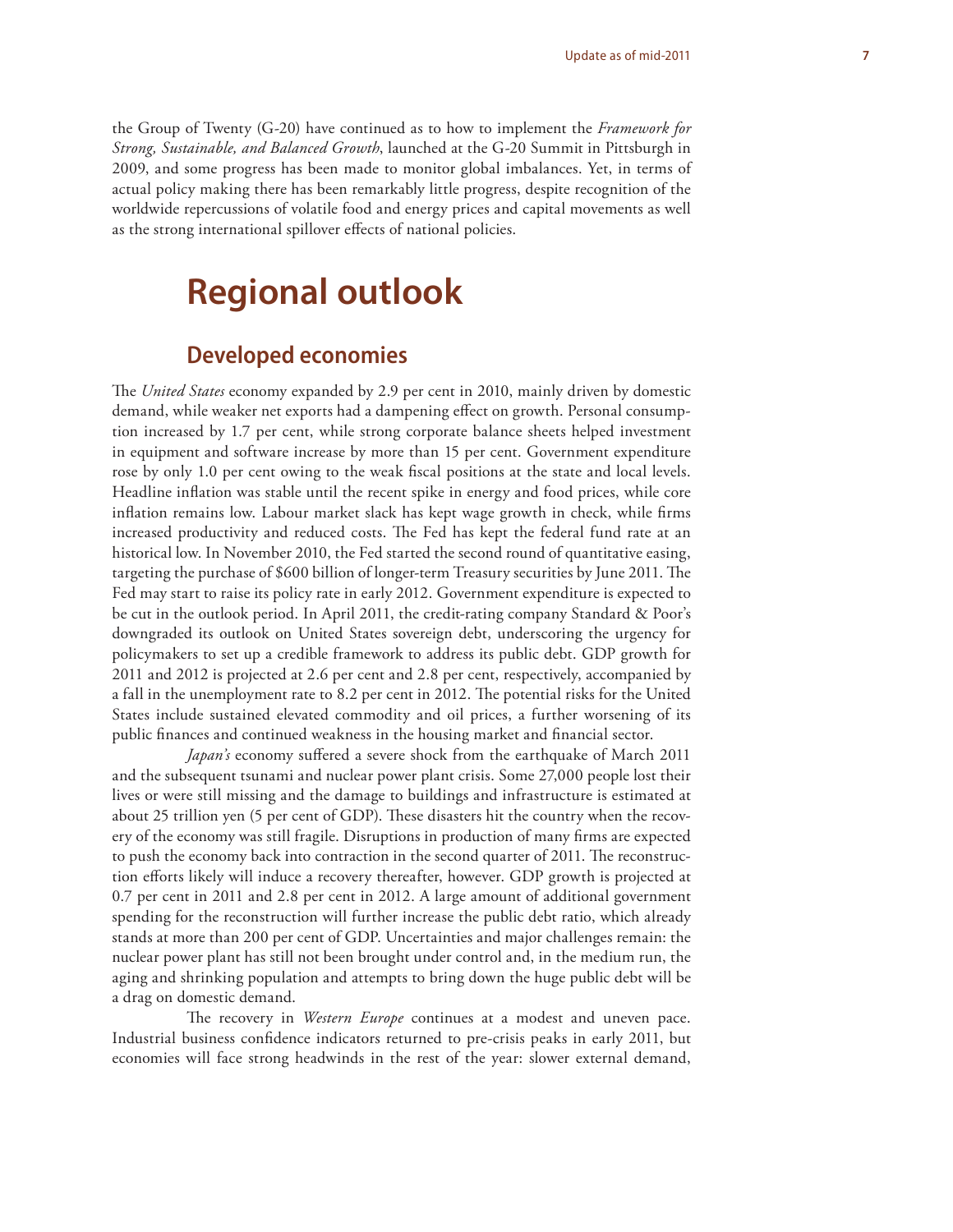higher inflation stemming from higher oil and food prices, region-wide fiscal austerity and tighter monetary policy, while the housing market continues to languish in most countries. GDP growth in the euro area is expected to average 1.6 per cent in both 2011 and 2012. The averages mask starkly differing performances within the region, however. At the upper end, Germany is expected to grow by 2.9 per cent in 2011, while the countries mostly affected by fiscal crisis—Greece, Ireland, Portugal and Spain—will either remain in recession or, at best, register modest positive growth rates. Private consumption expenditure is expected to gradually strengthen over the forecast period. This will not provide much impetus to overall GDP growth, however, as the positive demand effects from slowly improving employment conditions will be dampened by the negative impact of higher food and energy prices on disposable incomes as well as by fiscal retrenchment. Investment in equipment is expected to gradually pick up and become an important growth driver, as capacity utilisation rates have been rising since mid-2009, order books continue to improve, business profit prospects are favourable and financing conditions have stabilized. Stagnant housing investment in a number of countries will remain a major drag on activity, however. Employment rates have stabilized and are improving in several countries, with only a very gradual decline in unemployment rates expected in the near outlook. Headline inflation continues to increase, boosted by the sharp rise in energy and food prices, but is expected to remain contained.

The recovery in most new EU member states in *Eastern Europe* strengthened in the last quarter of 2010, with aggregate GDP expanding by 2.2 per cent in 2010 supported by strong export performance and restocking of inventories. The recovery continued in early 2011 building on the same factors. During 2011, the effect of inventory restocking is expected to taper off, however. Except in Poland, domestic demand remains weak in most economies. Private consumption is constrained by slow wage growth, high household debt-servicing obligations, stagnant employment creation, higher indirect taxes and rising inflation. Public spending is also unsupportive, as many Governments are undertaking austerity measures aiming to reduce budget deficits to below 3 per cent of GDP in the medium-term, ostensibly to ensure public debt sustainability. Private investment is still weak, being constrained by credit rationing by banks and high debt payment obligations of companies, despite a moderate increase in inflows of foreign direct investment. In early 2011, inflation accelerated owing to higher food and energy prices and several countries with already relatively high inflation rates, including Hungary and Poland, tightened monetary policy. Other central banks may follow suit, which could further weaken the still fragile recovery. Job creation is lagging output recovery, but even so, unemployment rates started to decline from mid-2010. The perception of lack of fiscal space has constrained more active policies to stimulate employment. Assuming a continued strong export performance, GDP growth in the new EU member states is expected to accelerate to 3.1 per cent on average in 2011 and to 4.0 per cent in 2012.

In *Canada*, GDP growth is projected to decline from 3.1 per cent in 2010 to 2.6 per cent in 2011 and 2.5 per cent in 2012, given reduced fiscal spending and the negative impact of a stronger currency on exports. Employment has fully recovered to its pre-crisis level, but the unemployment rate remains high because of the growth of the labour force. The Bank of Canada raised its policy interest rate in September 2010, but has kept the rate steady since over concerns regarding the stability of the recovery, with the high indebtedness of households being one major risk.

Australia suffered the worst floods in decades, disrupting production and exports of coal and farm produce. However, the negative impact on growth will be only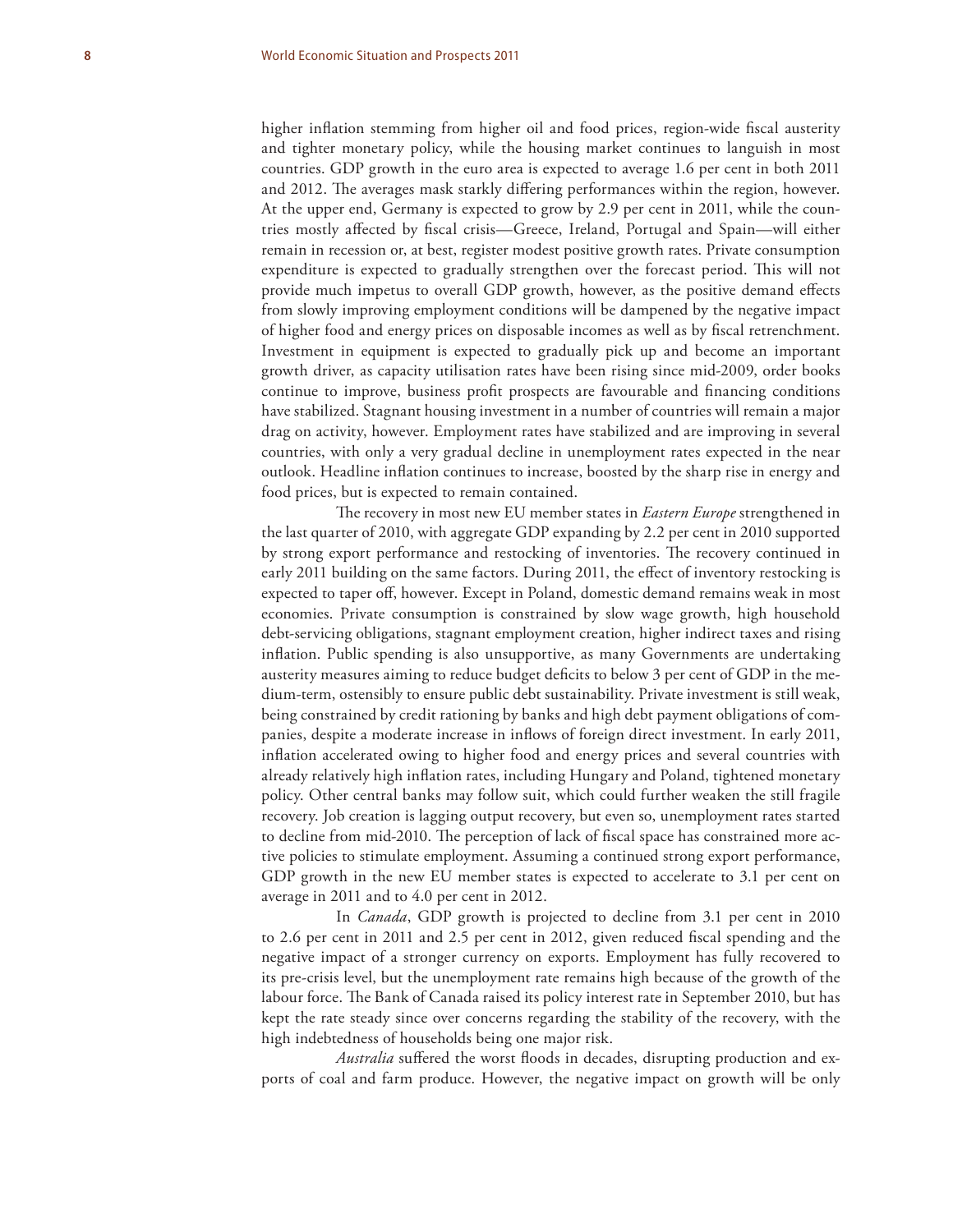short-lived. GDP is expected to grow by about 3 per cent in 2011 and 2012 as the economy continues to benefit from the global resources boom. The earthquake that hit *New Zealand* in February 2011 caused substantial damage and disrupted business activity, pushing the economy into recession in the first quarter of 2011. GDP is expected to grow by 0.8 per cent in 2011 and by 3 per cent in 2012.

#### **Economies in transition**

Growth in the *CIS* bounced back to 4.6 per cent in 2010 after a contraction by 7 per cent in 2009. The recovery was fuelled by higher oil and metal prices and stronger domestic demand. Higher commodity prices and GDP growth also helped reduce fiscal deficits through higher government revenues, particularly in the net-energy exporting countries of the CIS. The improved economic environment led to a further decline in unemployment, particularly in the Russian Federation, Kazakhstan and Ukraine. Migrants from Armenia, Kyrgyzstan, Tajikistan and Uzbekistan also saw their employment opportunities improve again and remittance flows to those countries increased again by, on average, more than 20 per cent in 2010. However, unlike in the case of other emerging economies, capital has been moving out of the region, especially out of the Russian Federation, as investors have grown increasingly insecure about government policies, as certain measures are perceived to be harmful to their interests. Outflows from the Russian Federation alone exceeded \$21 billion in the first quarter of 2011 and is expected to be part of an ongoing trend in the near outlook. The appreciation of the rouble is mainly on account of the boom in commodity prices. Since late 2010, inflationary pressures have increased significantly, mainly in response to the impact of adverse weather on agriculture. Averaging 7.3 per cent in 2010, annual inflation in the CIS is forecast to accelerate to 9.9 per cent in 2011, before subsiding in 2012. Monetary policy has been tightened in response to the inflationary pressures. Several countries have also widened their exchange rate trading bands to accommodate upward pressure on nominal exchange rates. Output growth in the CIS is expected to continue at a pace of 4.6 per cent in 2011 and accelerate to 4.8 per cent in 2012.

The economies of *South-Eastern Europe*, except Croatia, showed a modest rebound in 2010, but the recovery remains feeble. Strong export growth, including of tourism services, and a modest recovery in remittances pulled the region out of its recession. Domestic demand continues to be weak. GDP growth is projected to continue to be led by exports and accelerate to 2.2 per cent in 2011 and 3.1 per cent in 2012. Private consumption is projected to strengthen only modestly, as wage and credit growth are lagging and consumer confidence remains subdued. Investment may show a higher growth rate but reflecting an increase from a very low base level. These short-term growth prospects are conditioned on the expectation that export performance will outweigh the adverse effects of fiscal austerity. Inflation has picked up with the surge in global energy and food prices. Slow wage growth and weak consumer confidence are expected to mitigate these inflationary pressures, however. In most countries, average annual inflation in 2011 should stay in the low single digits. Unemployment remains a serious concern in the region, especially with the joblessness rate increasing further in Croatia and Serbia in early 2011. There are no signs of improvement on the short-term horizon. Monetary policies remain accommodative in general, aiming to induce banks to start lending again to the private sector. The Central Bank of Serbia, however, did nonetheless increase its policy rate several times in early 2011 to stay within the inflation target.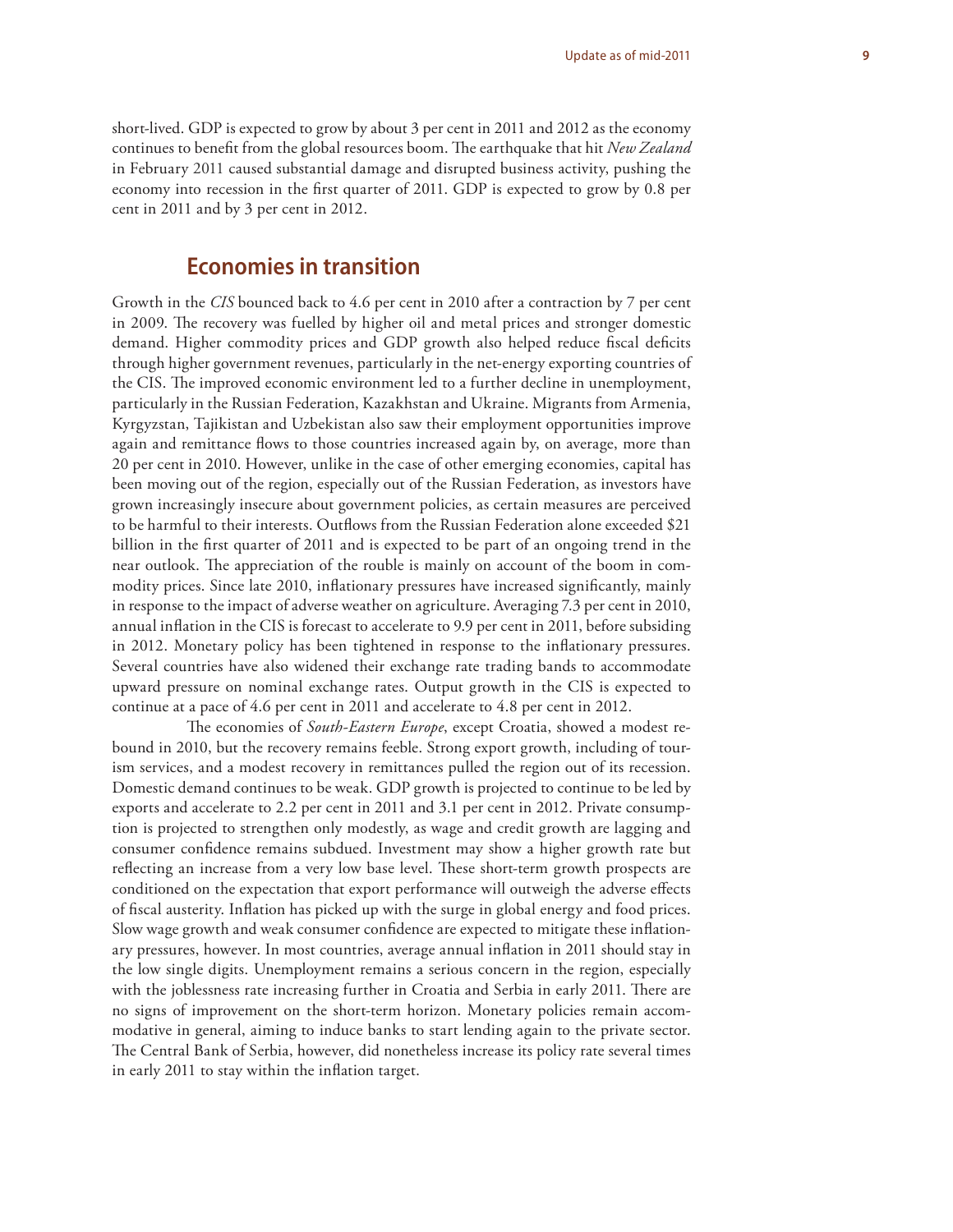#### **Developing economies**

Economic growth in *Africa* will moderate to 3.6 per cent this year, but is forecast to accelerate to 5.4 per cent in 2012. This rather upbeat baseline outlook is surrounded by great uncertainty. In North Africa, public protests have already led to significant changes in political governance, but also will come at an economic cost, and the forecast for output growth in 2011 has been substantially downgraded. Increased internal tensions and the inherent risks and uncertainties associated with political reforms could cause further disruptions to economic activity in the transition period. In sub-Saharan Africa, many countries will see continued strong growth, supported by expansionary fiscal policies and infrastructure investments. Higher oil prices will provide a boon to oil-exporters, while non-oil exporters will have to cope with rising external deficits and domestic price levels. A number of countries are benefiting from a recovery in worker remittances. This trend is expected to continue in 2011, although the political unrest in North Africa and Western Asia and the resulting displacement of migrant workers likely will have some negative impact on remittances. Overall, internal conflicts, weak institutions and infrastructure deficits are important obstacles to higher and more sustained growth, while growth will remain below potential in the outlook for the remainder of 2011 and 2012. Without major shifts in income distribution, growth will also be far from sufficient to accelerate poverty reduction in most sub-Saharan African countries. Inflation is projected to rise in many countries owing to higher commodity prices, stronger domestic demand and, in some cases, the lagged impact on prices of recent adverse weather conditions.

After a strong recovery, *East Asia's* economies are expected to record solid growth in the outlook period. While average GDP growth is projected to moderate from 9.1 per cent in 2010 to 7.3 per cent in 2011 and 7.2 per cent in 2012, East Asia continues to be the fastest-growing region. The expected slowdown reflects a tightening of monetary and credit conditions in response to increased inflationary pressures, as well as a higher comparison base and continuing subdued demand in developed countries. In many economies, growth of investment and exports is likely to weaken in 2011, and household consumption will become a more important driver of growth. Countries with large domestic markets, such as China and Indonesia, are expected to see only a minor slowdown or none at all. By contrast, countries with a high share of manufacturing exports in GDP, such as Malaysia and Singapore, will experience more pronounced decelerations. Reflecting the positive growth profile, labour markets have mostly recovered from the crisis. Unemployment and labour participation rates are close to pre-crisis levels, with little change expected in 2011 and 2012. Fiscal balances have also continued to improve as the recovery boosted revenues. Inflation has accelerated markedly due to higher food and energy prices, strong domestic demand and rising wages. Many central banks, in particular the People's Bank of China, have responded by tightening monetary policy, despite concerns that higher interest rates could trigger further portfolio capital inflows and lead to further currency appreciation. More aggressive monetary tightening measures could lead to a sharper-than-expected moderation in GDP growth in the outlook period, while possibly also enhancing volatility in asset markets.

Led by strong performances in India and Sri Lanka, GDP growth in *South Asia* is expected to average 6.9 per cent in 2011 and 7.0 per cent in 2012, compared with 7.1 per cent in 2010. Economic prospects vary significantly in the region, ranging from 3 per cent GDP growth in the Islamic Republic of Iran to 8 per cent in India and Sri Lanka.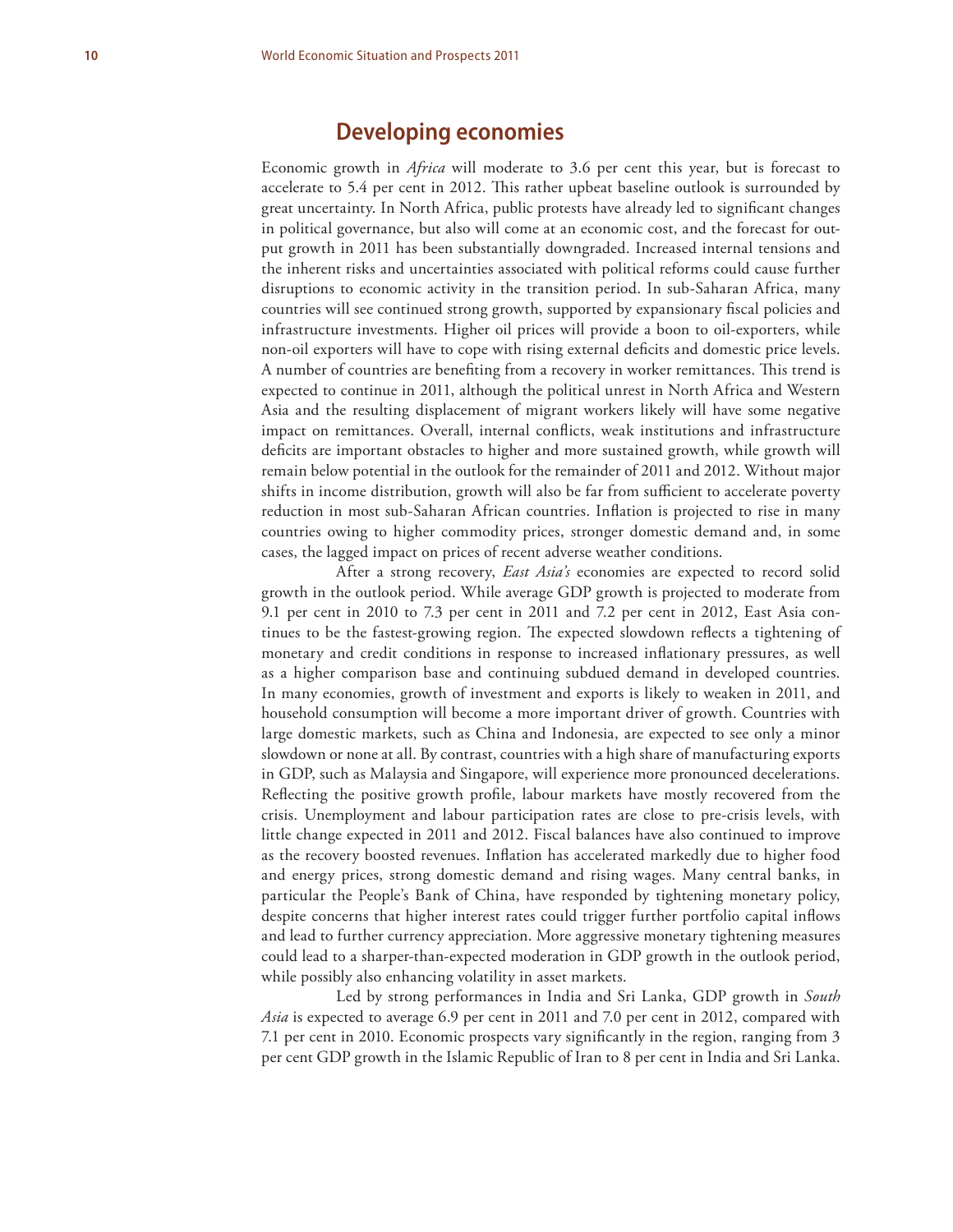#### While private consumption and investment remain the main growth drivers, government consumption has also expanded in most economies. Exports have rebounded over the past year as demand for textiles and garments, gems and jewellery, and engineering goods strengthened. At the same time, rising fuel prices and resurgent domestic demand pushed up import spending, leading to a slight widening of trade and current account deficits in most countries. The average unemployment rate is estimated to have fallen to its pre-crisis level, but immense labour market challenges remain, including widespread underemployment. While fiscal spending likely will continue to grow, budget deficits are expected to narrow as a share of GDP in the fast-growing economies of India and Sri Lanka. Inflation has accelerated owing to a sharp increase in commodity prices, combined with aggregate demand pressures and lower fuel subsidies in several countries. The central banks of Bangladesh, Pakistan and India in particular responded by further tightening monetary policy, with additional interest rate increases expected in the second quarter of 2011. If inflationary pressures continue to rise, authorities may feel a need for more aggressive monetary tightening, which would likely weaken domestic demand and economic growth in the outlook period.

*Western Asia* experienced a regionally balanced recovery in 2010 with most economies growing by more than 4 per cent. Prospects for 2011 and 2012 are more mixed, as uncertainties created by continuing and spreading political unrest and higher oil prices are strengthening the fuel-exporting economies and highlighting the vulnerabilities of fuel importers. Among the former, Governments have enough fiscal space to offer generous economic support measures to their populations aiming to quench political unrest. Among the latter, export volume growth has been insufficient to offset the deterioration in the terms of trade. Furthermore, their already large fiscal deficits have widened further. Inflationary pressures are strong as a result of increasing food and energy prices and domestic demand expansion. The Gulf Cooperation Council countries and Yemen have their currencies pegged to the United States dollar and have limited control of monetary policy to curb inflation. The employment situation, which was one of the catalysts to the spreading political unrest, remains dire. In the long run, policy inaction in relation to youth unemployment in particular represents a major risk.

After a strong recovery in 2010, economic growth in *Latin America and the Caribbean* is expected to decelerate to 4.5 per cent in 2011 and 4.9 per cent in 2012, down from 5.9 per cent in 2010. Fiscal policy support is fading, and rising inflation has prompted tighter monetary policies. The Central American economies rebounded in 2010, but their prospects for 2011 are weaker, in part because they are net importers of food and energy. Continued surges in capital inflows in Brazil, Colombia and Mexico are inducing further upward pressures on currencies. Rising interest rates induced by tighter monetary policies are further fanning these pressures. The strong output recovery during 2010 pushed employment levels back up, but with much of the job growth taking place in informal, low-productivity sectors.

The least developed countries (LDCs) have benefited from the generally more positive international economic environment, but their performance has been uneven. LDCs in Asia are benefiting from the strong regional growth performance, while oilexporting LDCs in Africa are seeing gains from higher oil prices while most net-energy importers have suffered deteriorating terms of trade, moderating their growth outlooks. On the whole, average per capita income growth among LDCs in Asia is expected to be close to the growth target set at the Fourth United Nations Conference on LDCs, held in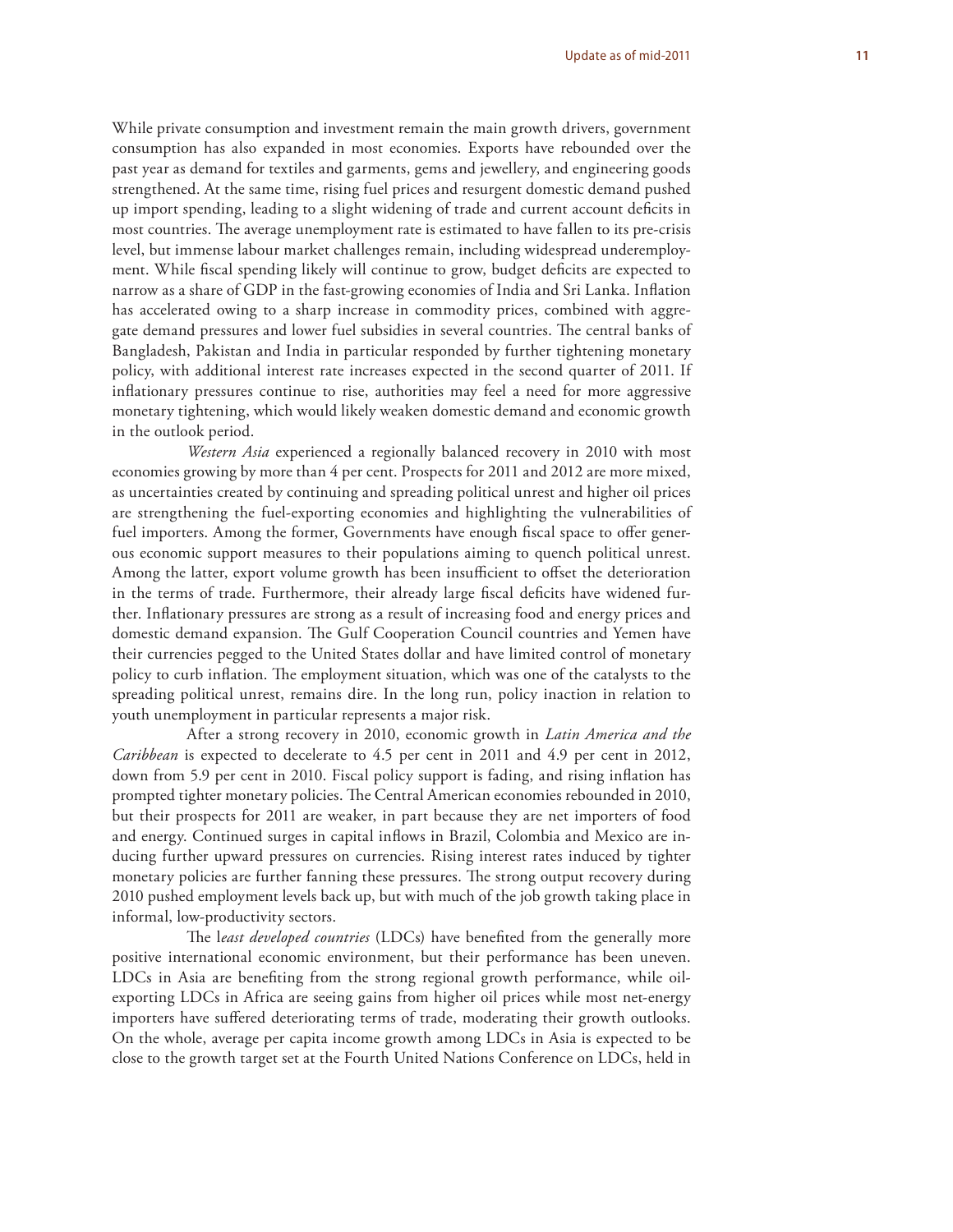Istanbul in May 2011,**<sup>1</sup>** while per capita income growth in African LDCs is projected to fall well short of this target in the outlook for 2011 and 2012 (figure 3).





#### **Source:** UN/DESA. **Note:**

**a** In the graph, not all LDCs are included. The group of African LDCs includes Haiti. **b** The target refers to that set at the United Nations Fourth

Conference on the LDCs, which is 7 per cent of GDP growth per annum. In the figure the target is redefined in per capita terms.

## **Risks and uncertainties**

The baseline outlook for 2011 and 2012 is subject to a number of risks. These include problems regarding the sustainability of public finances in developed economies, the remaining vulnerability of the private financial sector, continued high and volatile commodity prices, and the still looming risk of a collapse of the United States dollar.

#### **Fiscal austerity and sovereign debt stress in developed economies**

With slight improvements, fiscal deficits in 2010 remained sizeable in developed G-20 economies, averaging above 8 per cent of GDP. In the Euro area, the economic recovery, even if weak, and fiscal austerity measures are projected to reduce budget deficits to 4.4 per cent of GDP on average in 2011, but deficits in Japan and the United States are expected to widen further.

> **1** The so-called Istanbul Plan of Action for LDCs (para. 12(a)) states that LDCs would need to sustain 7 per cent GDP growth per annum over the next decade in order to ensure more countries can graduate from the category. In figure 3, this target is redefined in per capita terms.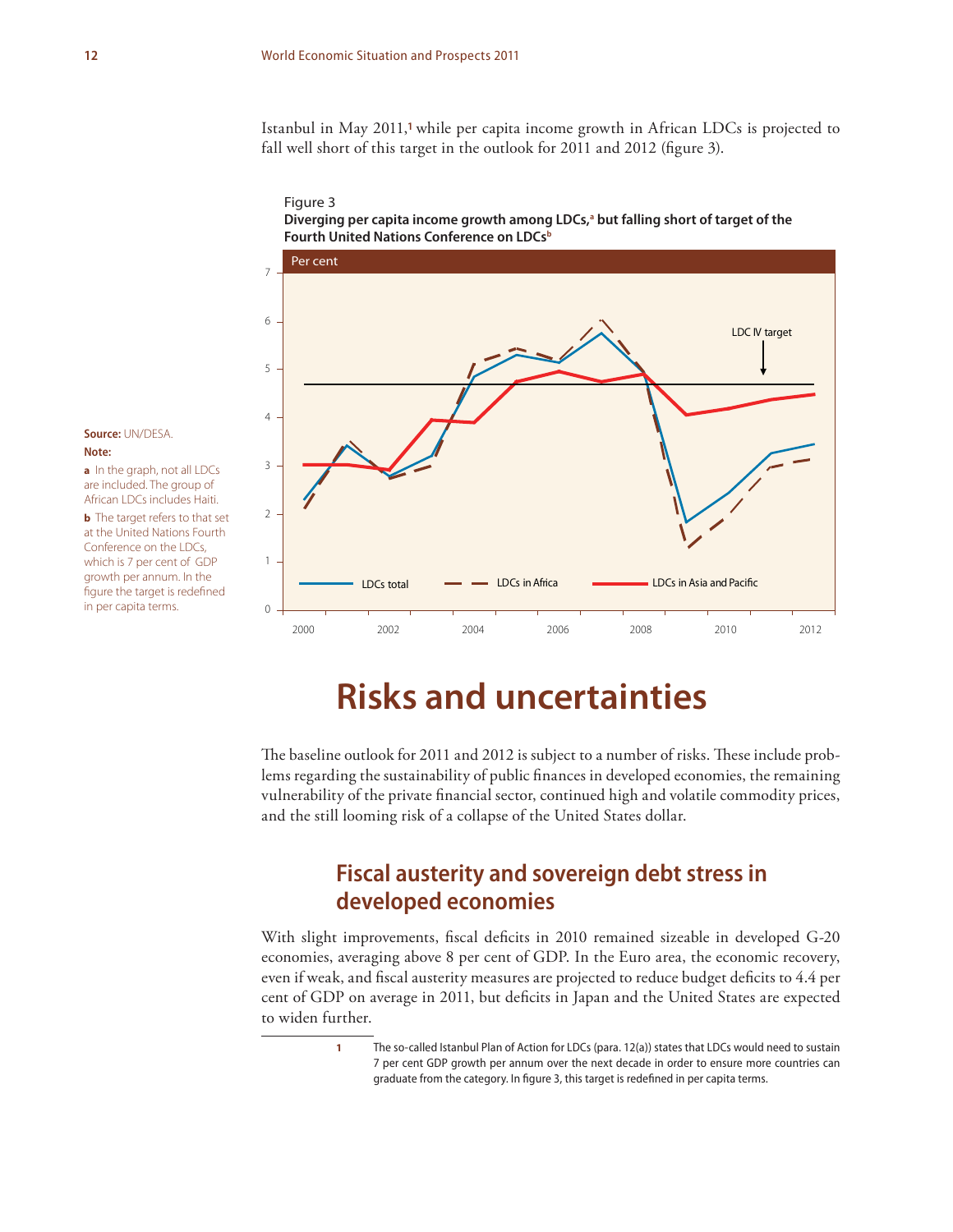Major concerns remain over the still rising trend in public indebtedness, which many stakeholders perceive to be unsustainable in the medium and long run. The average public debt ratio for developed economies has already surpassed 100 per cent of GDP in 2011. Such concerns have already triggered further downgrading of the sovereign debt ratings of several developed economies, including Greece, Ireland, Japan, Portugal and Spain. As indicated, one rating agency recently also presented a negative outlook for the debt burden of the United States. Despite financial support from the European Financial Stability Facility (EFSF), borrowing costs for the Governments of Greece, Ireland and Portugal have increased further to almost prohibitive levels. But these are still exceptions. For most developed economies, interest rates on sovereign bond issues have remained low so far. Net borrowing costs in France, Germany, Italy, Japan, the Netherlands and the United States in fact fell under pre-crisis levels, as a result of both low interest rates and 'quantitative easing' policies involving large purchases of sovereign bonds by a number of central banks. In the medium term, sovereign borrowing costs are expected to increase as a result of tighter monetary policies with higher interest rates and the unwinding of the government bond holdings of central banks.

In response to these concerns and to try to anchor expectations of low longterm interest rates, many developed economies have already committed to fiscal consolidation. For instance, fiscal austerity measures in the United Kingdom aim to cut the deficit by an estimated 8 percentage points of GDP by 2015. Varying across countries, fiscal consolidation plans include measures to cut government spending, measures to raise tax rates or to broaden the tax basis and to reform social welfare systems.

It is not obvious that such commitments are enough to stave off sovereign debt crises. If the commitment to fiscal consolidation is not credible enough to bring public debt down, interest rates in financial markets may increase anyway, heightening the risk of default. If austerity measures are too drastic and come too soon given the stage of the recovery, economic growth and employment could suffer and the still fragile banking sector could weaken further. If this then pulls the plug out of the recovery, public debt ratios may continue to increase despite (or owing to) austerity measures, further increasing the risk of default. So far, most European countries seem mainly worried about the first risk, rather than about the second one. The problem is, however, that it is not about a simple choice between addressing one or the other risks, as the two are interdependent: a weaker recovery (e.g. caused by premature austerity) could easily undermine the credibility of fiscal consolidation plans as it will make reducing public debt ratios increasingly difficult.

#### **Financial sectors in developed economies remain vulnerable**

Given the large-scale government bailout programmes over the past two years, risks in the private financial sector, particularly banking, have been transferred to the public sector. Nevertheless, the banking sector in major developed economies remains vulnerable, which also exposes their economic recovery to significant downside risks. For example, many banks in Europe will face increasing pressure to ensure funding for the rollover of their debts in the second quarter of 2011. The increased interdependence between the balance sheets of banks and Governments exacerbates sovereign debt risks and enhances the vulnerability of the banking system. In the United States, a protracted slide in housing prices and a large number of foreclosures continue to put pressure on the broader financial system.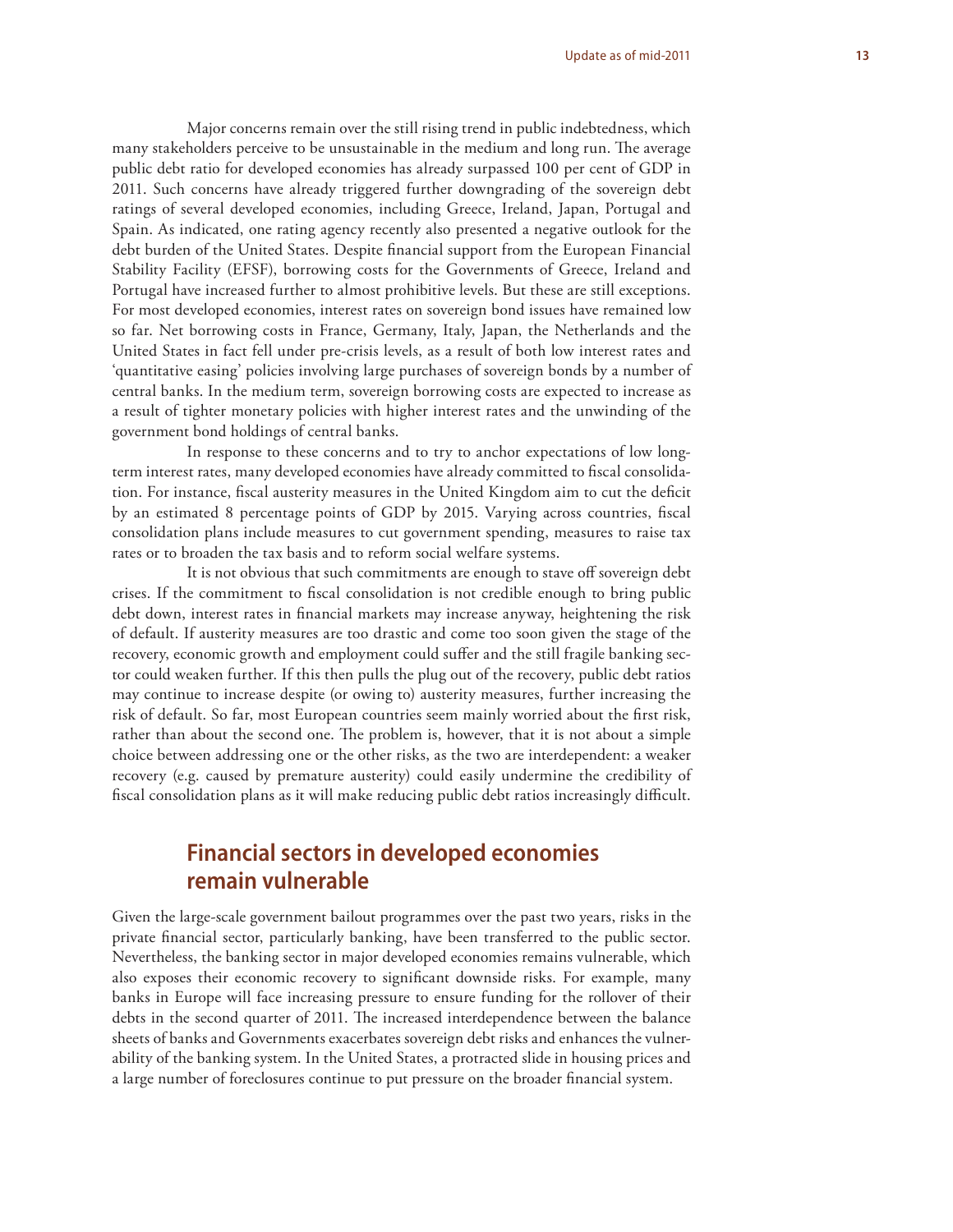Recently, financial reforms have been instituted in many developed countries and also internationally a new capital and liquidity reform package ("Basel III"), was agreed upon, requiring banks to hold larger amounts of capital and reserves against outstanding loans. The measures aim to increase their resilience under more turbulent financial market conditions. However, these new capital and liquidity standards apply only to banks. The indicated risks are not confined to the banking system, but affect the broader financial system through derivatives trading and general interconnectedness across financial market segments. A fall out in one part of the developed country financial system may still have strong ripple effects worldwide. Low interest rates coupled with financial sector weakness in developed countries have driven much more liquidity into commodities trading and equity and portfolio markets in emerging economies. As happened in 2008-2009, a fall out in a major developed economy financial market could induce significant reversals in financial flows due to a new round of deleveraging.

#### **Risks associated with further surges in commodity prices**

In the baseline outlook, the prices of oil and other primary commodities will moderate in the second half of 2011 and 2012. However, the risk lies in an aggravation of the supply shocks, for example stemming from the situation in Western Asia and North Africa. This would push commodity prices even higher and reduce global economic growth compared to the baseline forecast.

A simulation using the United Nations Global Policy Model**2** suggests that continuation of the rising trend in the prices of oil and other primary commodities since mid-2010 (to 15 per cent over baseline assumptions) in combination with further monetary tightening in response to higher inflation, would cause growth of WGP to slow by 0.7 percentage points in 2011 and 1.0 points in 2012. Asian economies would be hit harder than others, as inflation would accelerate more because of the heavy reliance on primary commodity imports. The impact on domestic demand would likely be exacerbated by the further monetary tightening. Developed economies would also register weaker demand. Oil and other commodity-exporting economies would benefi t from improved terms of trade, but these gains would not be big enough to offset the reduction in aggregate demand in the rest of the world.

This risk is mostly associated with adverse supply shocks. Even though the precise impact remains difficult to quantify, commodity price increases and volatility tend to be exacerbated by financial factors, including large-scale speculation in futures markets and a volatile and downward trending United States dollar.

#### **Global imbalances and the risk of a collapse of the dollar**

Figure 2 showed the continued weakening of the dollar over the past decade. The trend has been interrupted periodically; recently as a result of deleveraging in the immediate aftermath of the global financial crisis and during various phases of the sovereign debt

**<sup>2</sup>** By using the UN/DESA Global Policy Model (http://www.un.org/en/development/desa/policy/ un\_gpm.shtml)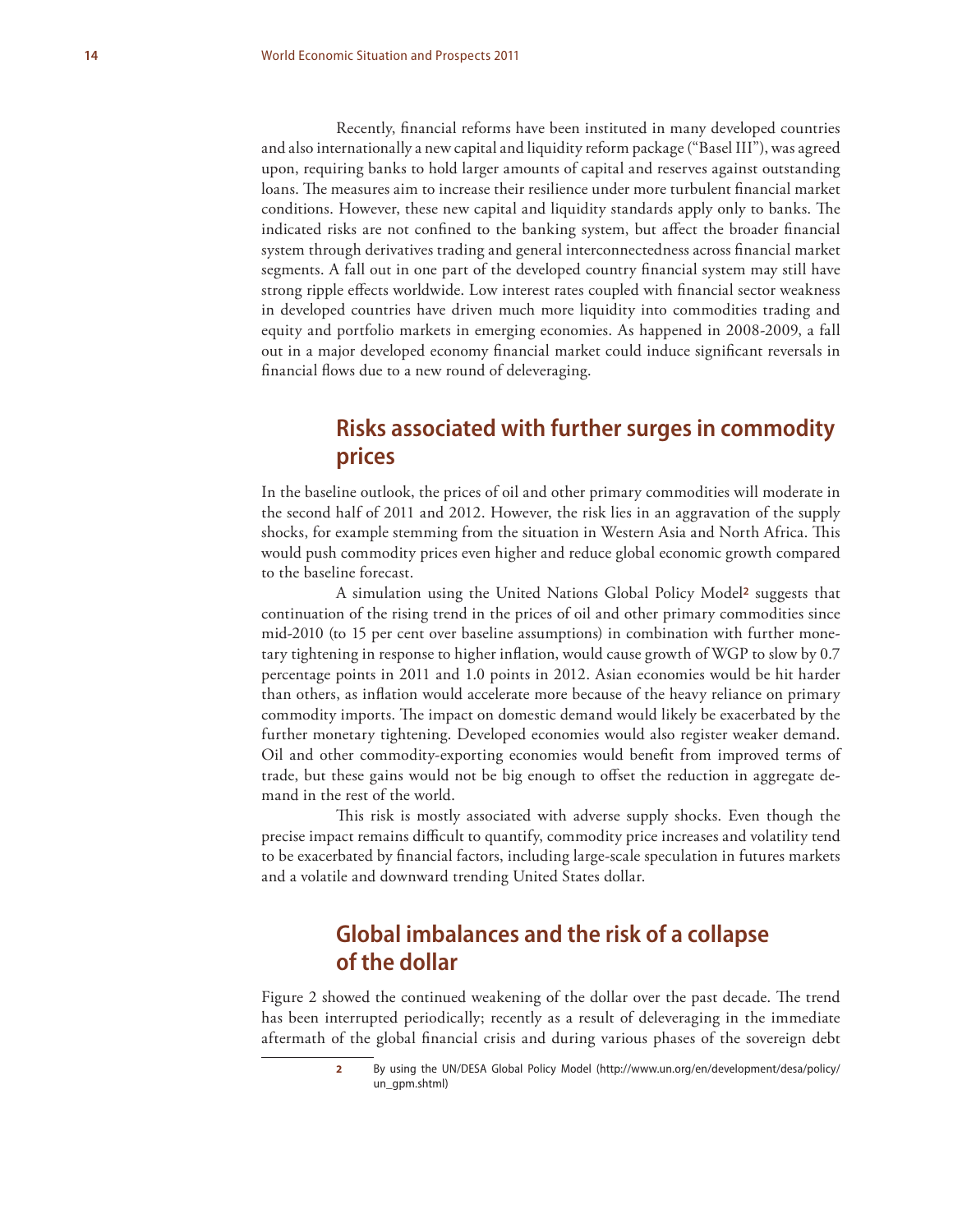crises affecting the euro area. The downward trend over the longer term is associated with the dollar's role as the world's major reserve currency and the uneven global growth exacerbating the global imbalances. The imbalances have led to cumulative increases in external liabilities of the United States as its growth pattern induces large trade deficits, which, have a counterpart in large trade surpluses, elsewhere, such as Germany, Japan, China and other major Asian exporters and oil-exporting countries. The large external debt position of the United States is keeping downward pressure on the dollar.

The global imbalances narrowed as a result of the collapse in world trade and the aggregate demand compression. With the recovery they have started to widen again, albeit moderately. The deficit of the United States declined from its peak of 6 per cent of GDP before the recession to a trough of 2.7 per cent in 2009 and widened again to 3.2 per cent of GDP in 2010, and is expected to stay at about 3.5 per cent of GDP in 2011-2012. China's surplus declined from the peak of 10.6 per cent of GDP in 2007 to about 5 per cent in 2010, and is expected to narrow further to below 4 per cent in 2012, as a result of the accumulated appreciation of the renminbi in recent years and policies to support domestic consumption. Germany's surplus has also narrowed slightly, but has remained at about 6 per cent of GDP in 2010, and is expected to stay above 5 per cent in the near outlook. However, the current account for the euro area as a whole is approximately in balance. Japan's surplus stood at about 3 per cent of GDP in 2010, and is expected to decline notably in 2011-2012. The surplus of oil-exporting countries in West Asia and North Africa decreased from more than 15 per cent of GDP in the years before 2008 to about 2 per cent in 2009. The surpluses have since recovered slightly but are expected to stay below 5 per cent in 2011-2012.

In the near-term outlook, the global imbalances should not be expected to return to the levels observed prior to the global financial crisis. However, even if the global imbalances do not edge up significantly in the near term, the underlying adjustment in international asset and liability positions would continue to move in a risky direction. The most recent wave of dollar devaluation has also been driven by other factors, including interest rate differentials between the United States and other economies, and growing concern about the sustainability of the public debt of the United States, half of which is held by foreigners. Measured by the exchange rate index of the dollar vis-à-vis the basket of other major currencies, the dollar has reached the lowest level since the 1970s. The depreciation of the dollar against the currencies of many emerging economies has also been significant. As a result, further (expected) losses of the book value of the vast foreign reserve holdings could trigger a crisis of confidence in the reserve currency, which would put the entire global financial system at risk.

## **Policy challenges**

Dealing with these risks and uncertainties poses serious policy challenges to Governments across the globe. All risks are cross-border and are, by and large, interdependent. Macroeconomic policies in most developed countries shifted during 2010 and early 2011 towards a combination of monetary accommodation and fiscal austerity, while many developing countries have shifted to monetary tightening accompanied by relatively accommodative fiscal stances. In the outlook for the rest of 2011 and for 2012, more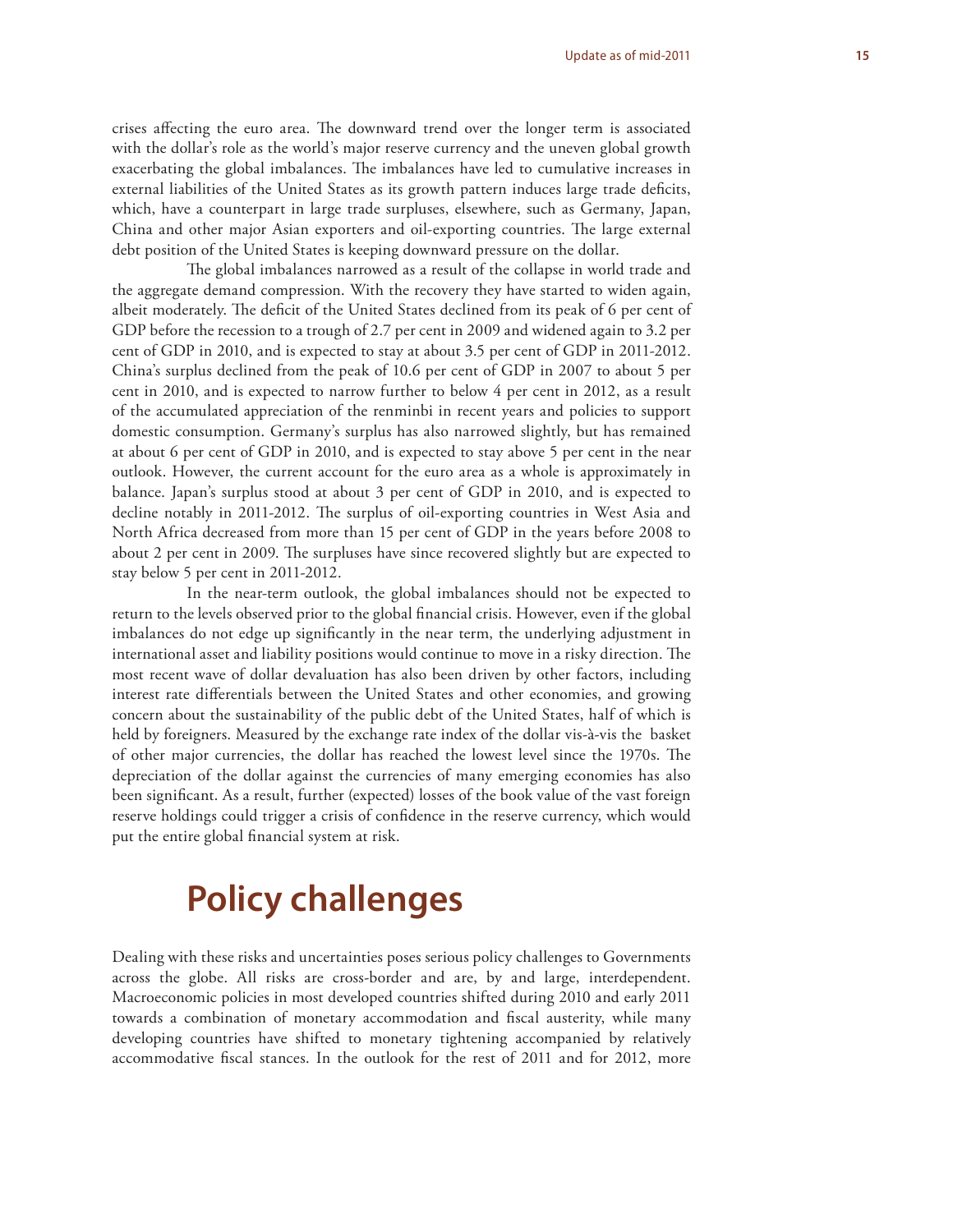and more countries are expected to further unwind both monetary and fiscal support measures. Challenges differ across countries, warranting different policy stances, but—as indicated—current national policy stances are far from adequate to address the risks to the global economy and, instead may exacerbate them. In order to make the global economic recovery more robust, balanced and sustainable, the five policy directions discussed in the *World Economic Situation and Prospects 2011* still apply.

First, developed countries, in particular, should be cautious not to embark prematurely on fiscal austerity policies given the still fragile state of the recovery and prevailing high levels of unemployment. Several still possess ample fiscal space for additional stimulus in the short run. Credible fiscal consolidation plans should focus on public debt sustainability in the medium term. Such action should be adequately coordinated among the major economies to ensure reinvigorating global growth that will also provide external demand for those economies which have exhausted their fiscal space. Absent new net fiscal stimulus and faster recovery of bank lending to the private sector, growth is likely to remain anaemic in many countries in the foreseeable future. For a number of developing countries the challenge is to avoid that rising food and commodity prices and exchange rate appreciation caused by surging capital inflows will not undermine growth and lead their economies into another boom-bust cycle. Fiscal and, more broadly, macroeconomic policies will need to be part of a transparent countercyclical framework which also needs to include macro-prudential financial and capital controls to mitigate the impact of volatile capital inflows. Strengthened social policies would need to offer sufficient income protection for the poor and vulnerable against higher food and energy prices.

Second, at the same time, fiscal policy needs to be redesigned to strengthen its impact on employment and to promote structural change for more sustainable economic growth over the medium and long run. For both developed and developing countries, a prudent policy would be to target public investments with a view to alleviate infrastructure bottlenecks that hamper growth prospects and addressing environmental challenges, including by accelerating the 'greening' of energy sectors through promoting technological innovation for enhancing energy efficiency and widespread diffusion of renewable lowcarbon sources of energy.**3** For many developing countries, and LDCs in particular, an additional priority is to invest in sustainable food agriculture and to support economic diversification in order to improve food security and reduce vulnerability against shocks emanating from global markets over the medium run.

The third challenge is to find greater synergy between fiscal and monetary stimulus, while counteracting damaging international spillover effects in the form of increased exchange rate tensions and volatile short-term capital flows. This will require reaching agreement at the international level about the magnitude, speed and timing of quantitative easing policies within a broader framework of targets to redress the global imbalances. This in turn will require stronger bilateral and multilateral surveillance, including through more thorough assessment of spillover effects and systemic risks. While

> **3** For the related challenges and opportunities, see United Nations Environment Programme, *Towards a Green Economy: Pathways to Sustainable Development and Poverty Eradication* (Paris, United Nations, 2011) (http://www.unep.org/greeneconomy/Portals/88/documents/ ger/GER\_synthesis\_en.pdf) and *World Economic and Social Survey 2011: The Great Green Technological Transformation* (United Nations publication, Sales No. E.11.II.C.1). Both reports suggest that at least 2 per cent of WGP would need to be spent towards green technology investments in order to overcome major global ecological challenges, including averting the catastrophic risk of climate change, making food production more sustainable, stopping loss of biodiversity, and enhancing resilience to natural hazards.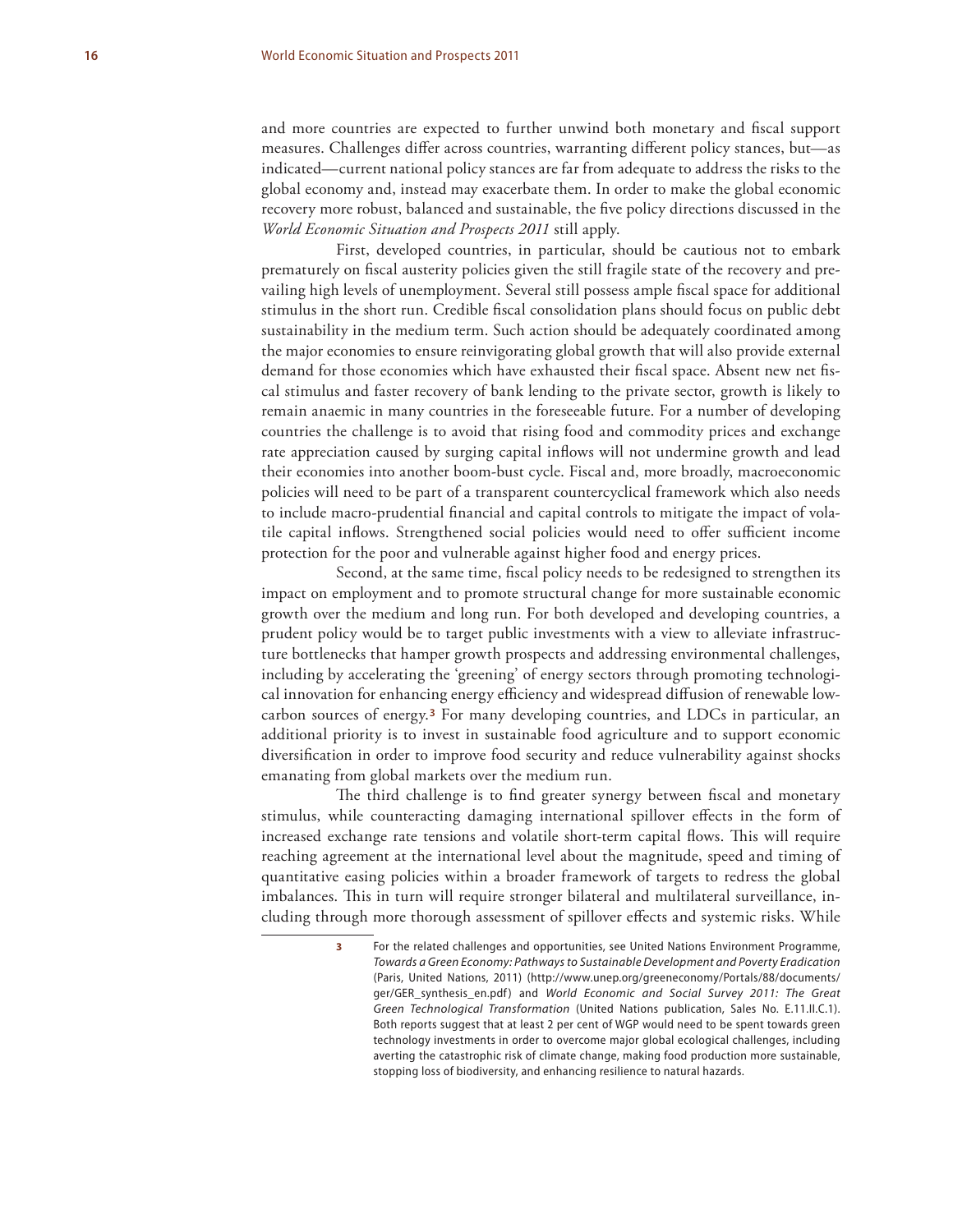this need has been recognized by the G-20 and the International Monetary and Financial Committee of the IMF, accelerated progress needs to be made to come to an operational framework to enable timely concerted action to be taken to address the present major risks in global currency and financial markets and signal when, for example, monetary policies in major developed countries are likely to influence the size and composition of flows to emerging and other developing countries. Cooperative policy solutions should therefore take precedence as they can achieve better outcomes for the global economy and offload pressure on developing countries to take strong measures to mitigate the impact of volatile capital flows. Such cooperative policy solutions should also comprise deeper reforms of (international) financial regulation, including those for addressing risks outside the traditional banking system (investment banks, hedge funds, derivatives markets, and so forth). Requiring higher reserve requirements and/or collateral on cross-border portfolio investments by non-banking institutions and setting limits on positions that financial investors can take in commodity futures and derivatives markets may also help stem some of the volatility in capital flows and mitigate commodity price volatility. Such measures will, by no means, provide enough safeguard against continued volatility in food, energy and other commodity prices. For that, much more will need to be done to improve conditions for a more sustainable supply of these commodities. These sets of financial reforms will need to be complemented by deeper reforms of the global reserve system reducing dependence on the dollar as the major reserve currency, including through better pooling of reserves internationally (e.g. through closer cooperation between the IMF and regional mechanisms of financial cooperation) and enhancing the role of special drawing rights (SDRs) as international liquidity, while expanding the basket of SDR currencies including with currencies from major developing countries.

The fourth challenge is to ensure that sufficient resources are made available to developing countries, especially those possessing limited fiscal space and facing large development needs. These resources will be needed to accelerate progress towards the achievement of the MDGs and for investments in sustainable and resilient growth, especially for the LDCs. Apart from delivering on existing aid commitments, donor countries should consider mechanisms to delink aid flows from their business cycles so as to prevent delivery shortfalls in times of crisis, when the need for development aid is most urgent.

The fifth challenge is to find ways to arrive at credible and effective policy coordination among major economies. In this regard, there is some urgency in operationalizing the G-20 framework for sustainable global rebalancing.